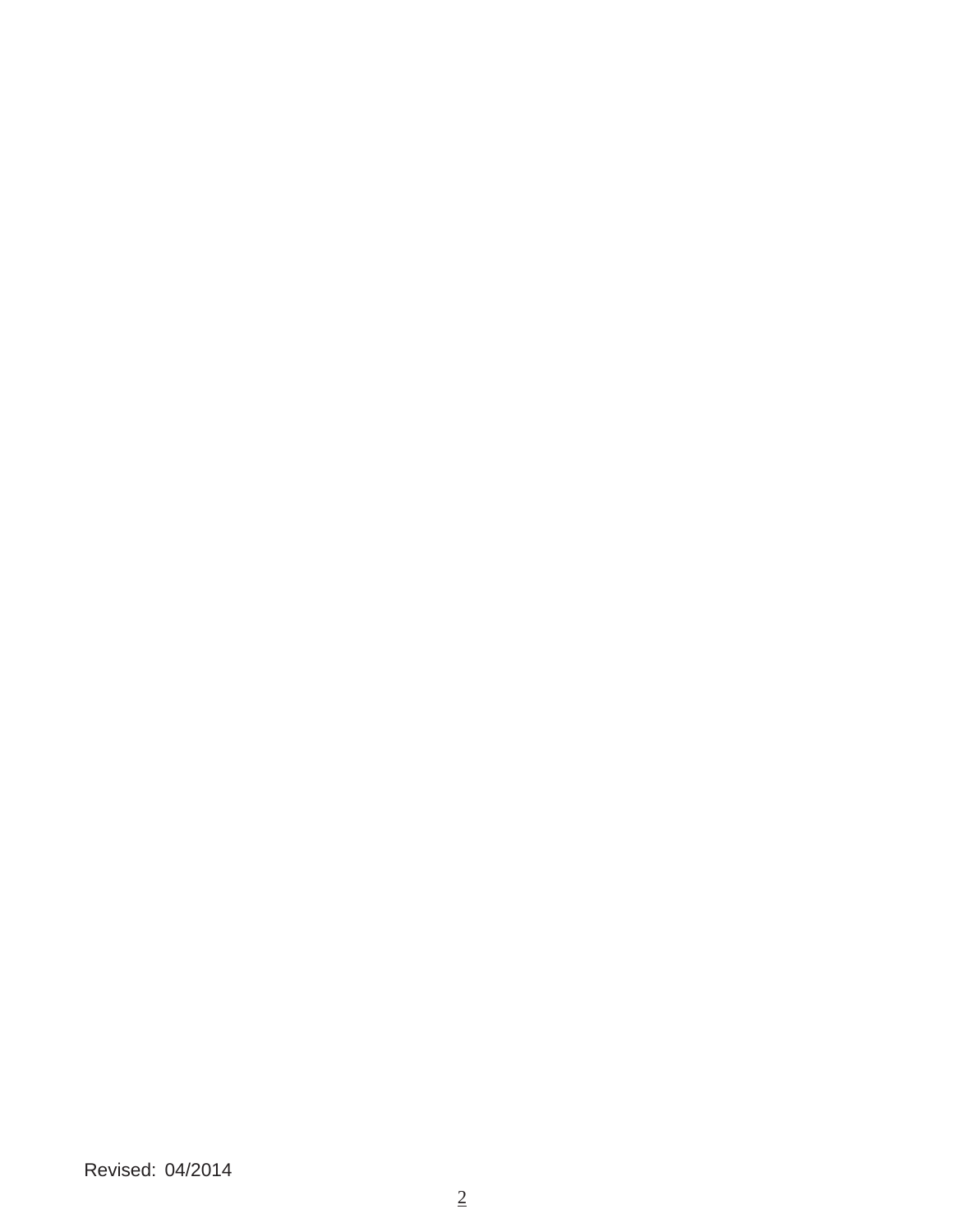**CRACK-VAC MODEL 150**

# ADD PHOTO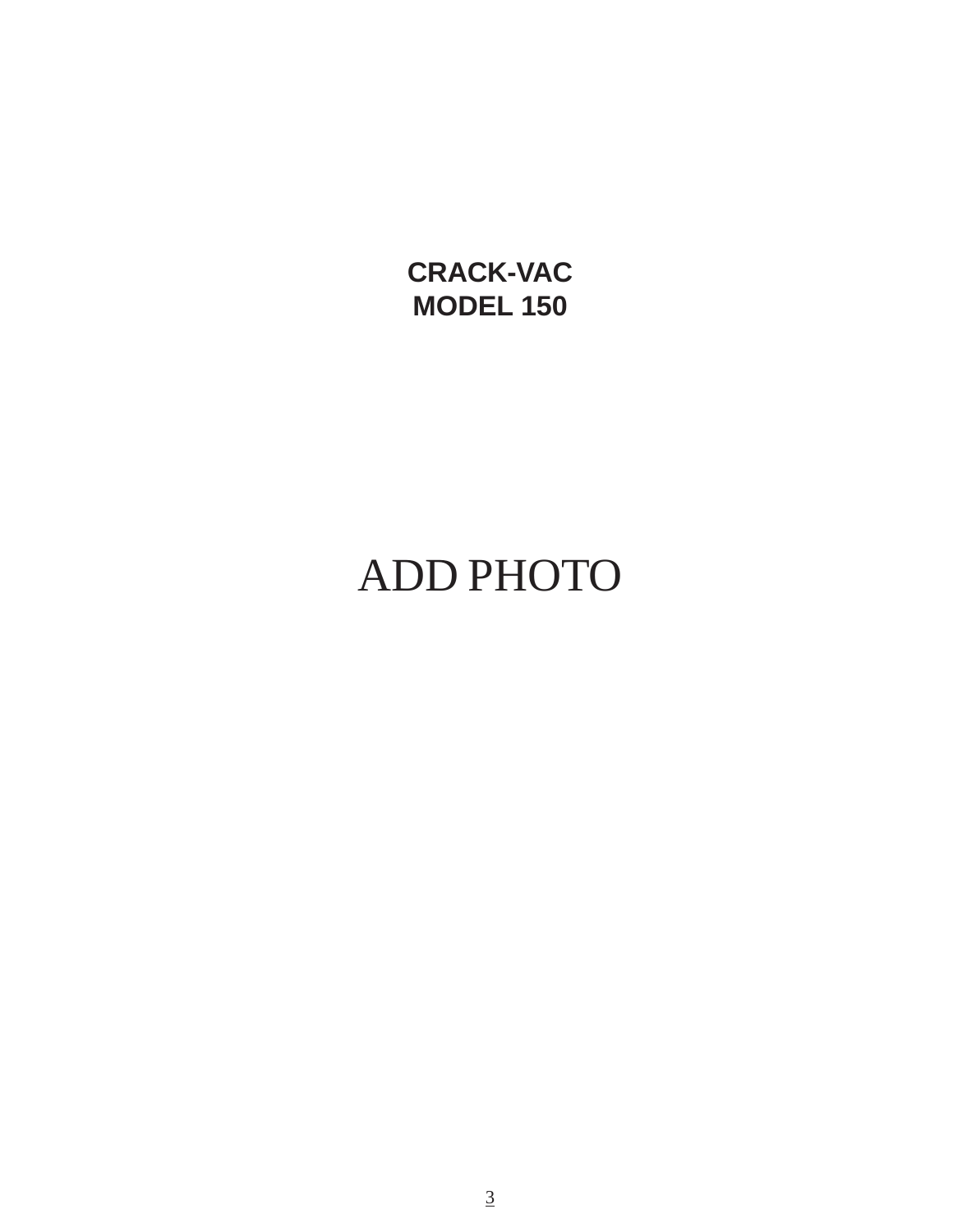### **TABLE OF CONTENTS**

#### Maintenance

#### Parts

|                                                                     | 22        |
|---------------------------------------------------------------------|-----------|
| Support Frame Assembly-Part Number-60115 Diagram and Parts          | 24-25     |
| Bag House Weldment Assembly-Part Number-60139 Diagram and Parts     | 26-27     |
| Vac-Tank Pivot Bracket Assembly-Part Number-60145 Diagram and Parts | 28-31     |
| Vacuum Boom Pivotal Assembly-Part Number-60176 Diagram and Parts    | $32 - 33$ |
| Power Pack Assembly-Part Number-60186 Diagram and Parts             | 34-37     |
|                                                                     | 38-39     |
| Electric Schematic-Vac Assembly-Part Number-60140 Diagram           | 40        |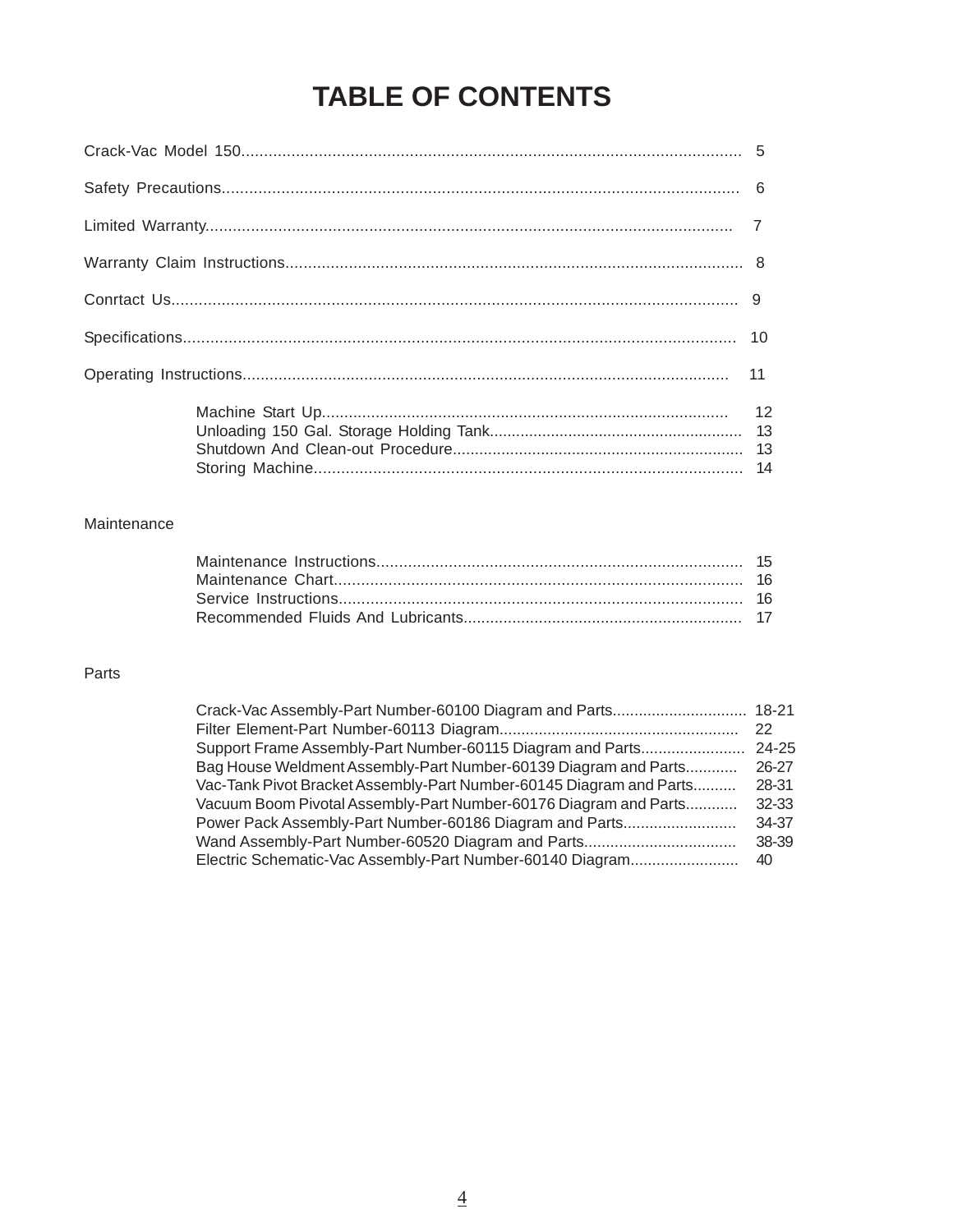#### **CRACK-VAC MODEL 150**

This manual is furnished with each new **CRAFCO CRACK-VAC MODEL 150**. The manual will help your machine operators learn to run the Crack-Vac properly and understand its mechanical functions for trouble-free operation.

Your **CRAFCO CRACK-VAC MODEL 150** is designed to give excellent service and save maintenance expense. However, as with all specially engineered equipment, you can get best results at minimum costs if:

- 1. You operate your machine as instructed in this manual.
- 2. Maintain your machine regularly as stated in this manual.



**WARNING:** The engine exhaust from this product contains chemicals known to the State of California to cause cancer, birth defects or other reproductive harm. Operate in well ventilated area only. Engine exhaust is deadly.



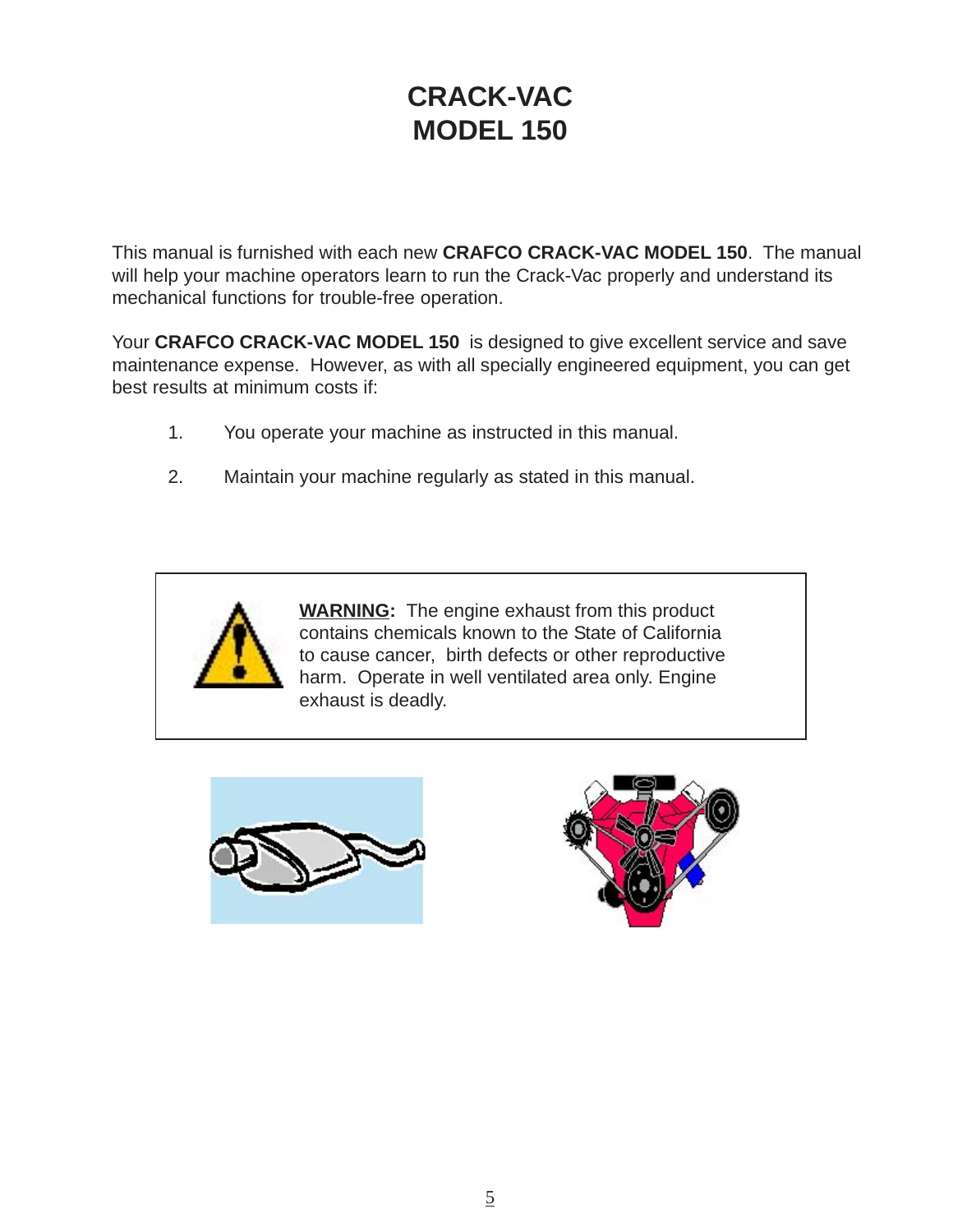#### **SAFETY PRECAUTIONS**

- High operating temperatures of engine and machine require protective clothing, hard soled shoes, and heat resistant gloves be worn by operator.
- Wear eye protection at all times.
- Observe all **CAUTION AND WARNING** signs posted on machine.
- Avoid the entrance of water into any part of the machine.
- Read Operator Manual thoroughly before operating machine.
- Make sure operator is familiar with machine operation.
- Shutdown engine prior to refueling gasoline tank.
- Keep hands, feet, and clothing away from all moving parts.
- Always keep a fire extinguisher near the unit. Maintain extinguisher properly and be familiar with its use.
- Replace any hoses which show signs of wear, fraying, or splitting. Assure all fittings and joints are tight and leak proof.
- Precaution is the best insurance against accidents.
- Tighten all bolts and screws after every 100 hours of operation.
- CRAFCO, Inc. assumes no liability for an accident or injury incurred through improper use of the machine.
- •Refer to the Rotary Air Blower for operating procedures and safety precautions.
- •The "Chamber-Absorption Silencer" will be hot to the touch. Do not touch hot surfaces.
- •Avoid extended exposure in close proximity to machinery with high intensity noise levels. Noise level may require ear protection. Do not operate equipment without adequate silencing devices since high noise level may cause hearing damage.
- •Do not operate without guards in place. Before performing any repairs, disconnect the power.
- •Blower heat can cause burns if touched. Blower casing and associated piping or accessories may become hot enough to cause major skin burns on contact.
- •Internal and external rotating parts of the blower and driving equipment can produce serious physical injuries. Do not touch the equipment in motion.
- •Do not start the blower until you are sure oil has been put in the gear housing.
- •A good maintenance program will add years of service to your equipment.









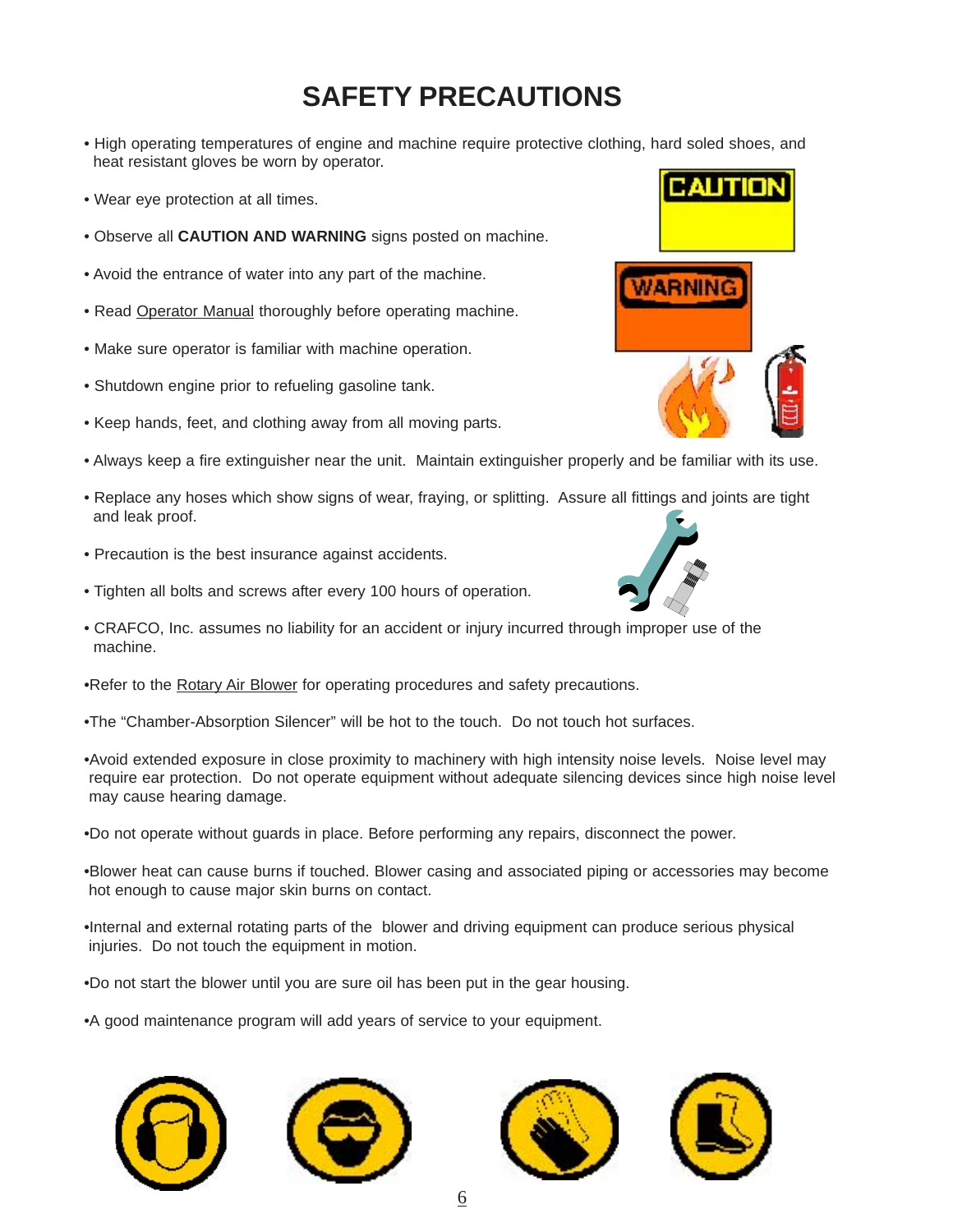## **LIMITED WARRANTY**

Crafco, Inc., through Crafco or one of its affiliated distributor, will replace for the original purchaser free of charge any parts found upon examination by the factory at Chandler, Arizona, to be defective in material or workmanship. This warranty is for a period one year from in-service date, but excludes engine or components, tires, and battery as these items are subject to warranties issued by their manufacturers.

Crafco, Inc. shall not be liable for parts that have been damaged by accident, alteration, abuse, improper lubrication/maintenance, normal wear, or other cause beyond our control.

The warranty provided herein extends only to the repair and/or replacement of those components on the equipment covered above and does not cover labor costs. The warranty does not extend to incidental or consequential damages incurred as a result of any defect covered by this warranty.

All transportation and labor costs incurred by the purchaser in submitting or repairing covered components must be borne by the purchaser. Crafco, Inc. specifically disavows any other representation, warranty, or liability related to the condition or use of the product.



**WARNING:** Use of replacement parts other than genuine Crafco parts may impair the safety or reliability of your equipment and nullifies any warranty.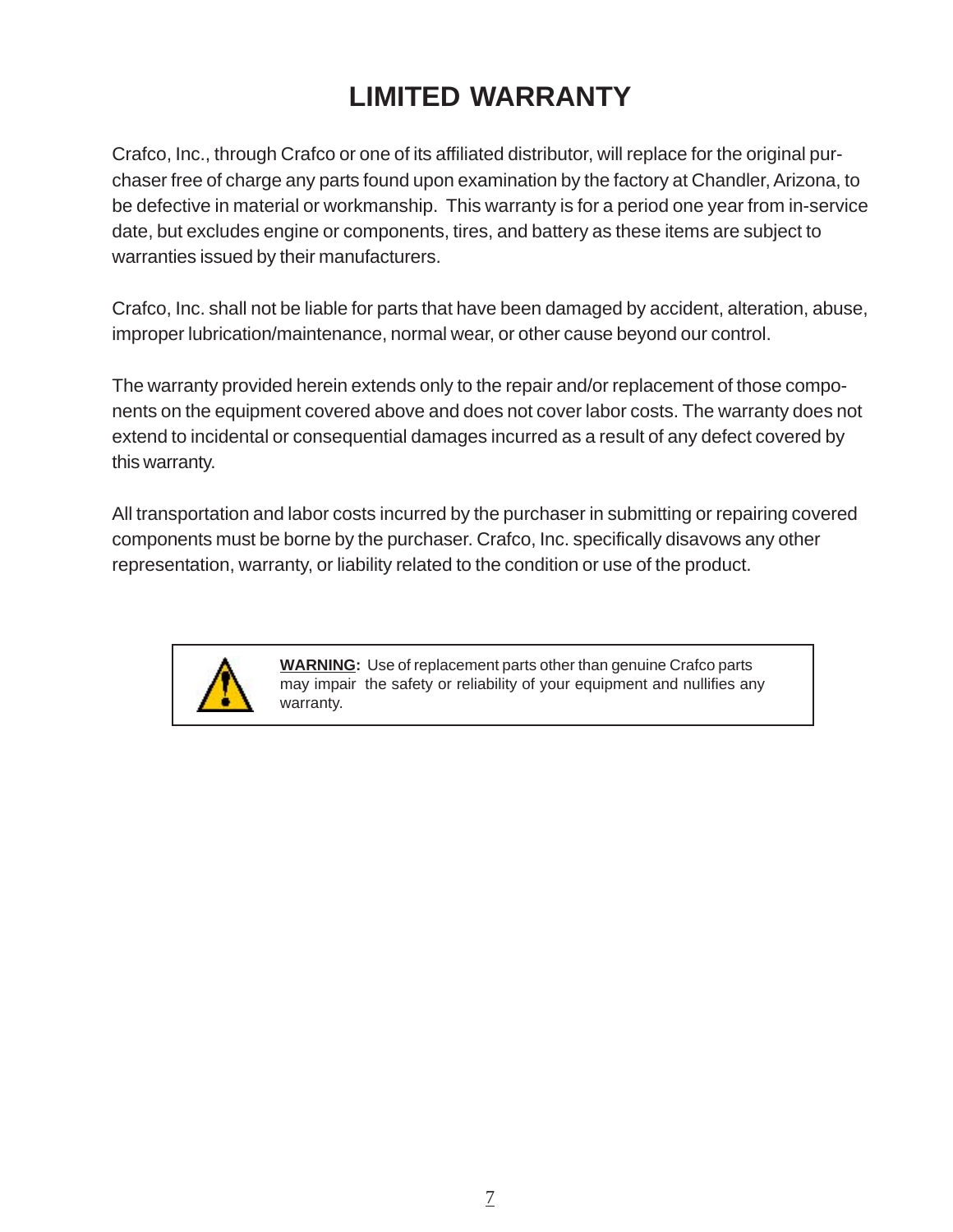### **WARRANTY CLAIM INSTRUCTIONS**

Crafco, Inc., warrants parts and machinery purchased through Crafco or one of its affiliated distributors for one year from purchased or in-service date \*\*. If parts fail to function within the first year of purchase, a return authorization number (RA) must be obtained. If the part was purchased through Crafco, Inc., please contact the Crafco returns department at Returns@Crafco.com for a RA number or if purchased through a Crafco distributor please contact your distributor. Note: if the part has a serial number associated with it, for example; a machine or electric hose or wand, this must be furnished when requesting the RA number. The customer will be emailed or faxed a RA form with all instructions to return the item to Crafco, Inc. See example. If the part is found to be within the one year warranty period and has not been abused or modified, a credit will be issued to the customer's account or credit card. The customer may request the part be replaced instead of a credit, if desired.

\*\* Wear items are not covered under Crafco, Inc. limited warranty. A wear item is defined as but not limited to: material pumps, sealing tips, tires, etc.

Note: All engine warranties are covered through the engine manufacture. If you need information for a distributor in your area please contact us and we will direct you to the closest engine distributor.

\*\*\*\* All parts returned are tested and evaluated. If the part has been modified in anyway without prior consent from Crafco, Inc. representative, warranty is void.

Please follow the instructions stated below when calling in a Warranty Claim. Failure to follow these procedures may be cause to void the warranty.

- 1. Call your local Crafco Distributor. If you do not know who your local distributor is, call a Crafco Customer Service Representative, (Toll Free 1-800-528-8242) for name, location, and telephone number.
- 2. On contacting the distributor, be prepared to identify the serial number, model number, engine model, engine manufacturer, and the date of purchase if available.
- 3. Should the cause of the malfunction be a defective part, the Distributor will advise you of the procedure to follow for a replacement.
- 4. The warranty is valid only for parts, which have been supplied or recommended by Crafco, Inc.

If you have any additional questions regarding warranty repairs and parts, please do not hesitate to call toll free 1-800-528-8242.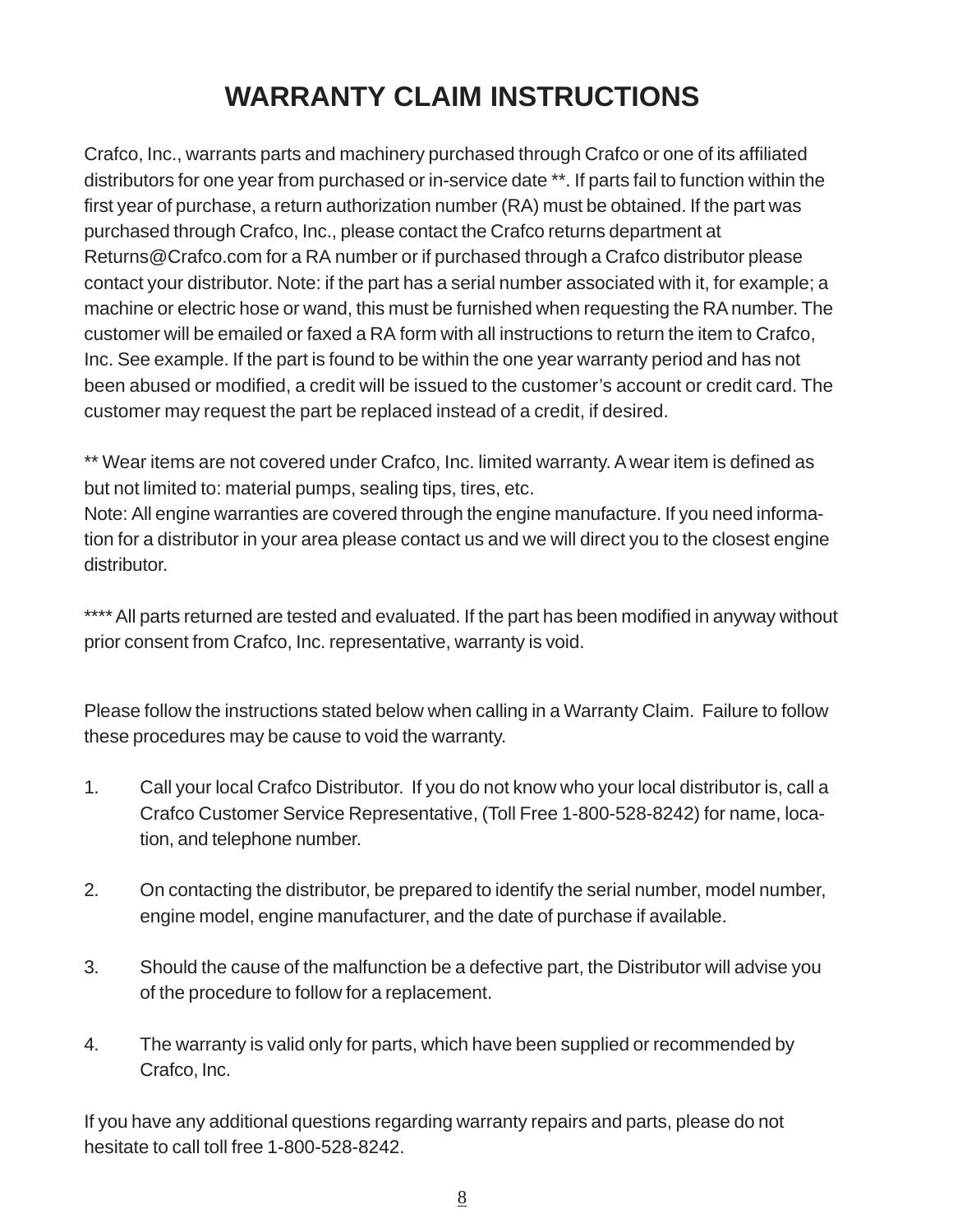#### **CONTACT US**

For Warranty: Crafco, Inc. 25527 South Arizona Avenue, Chandler, AZ 85248 Phone: (480) 655-8333 or (800) 528-8242 Fax: (480) 655-1712

For all other inquiries: Crafco, Inc. 420 North Roosevelt Avenue, Chandler, AZ 85226 Phone: (602) 276-0406 or (800) 528-8242 Fax: (480) 961-0513 CustomerService@crafco.com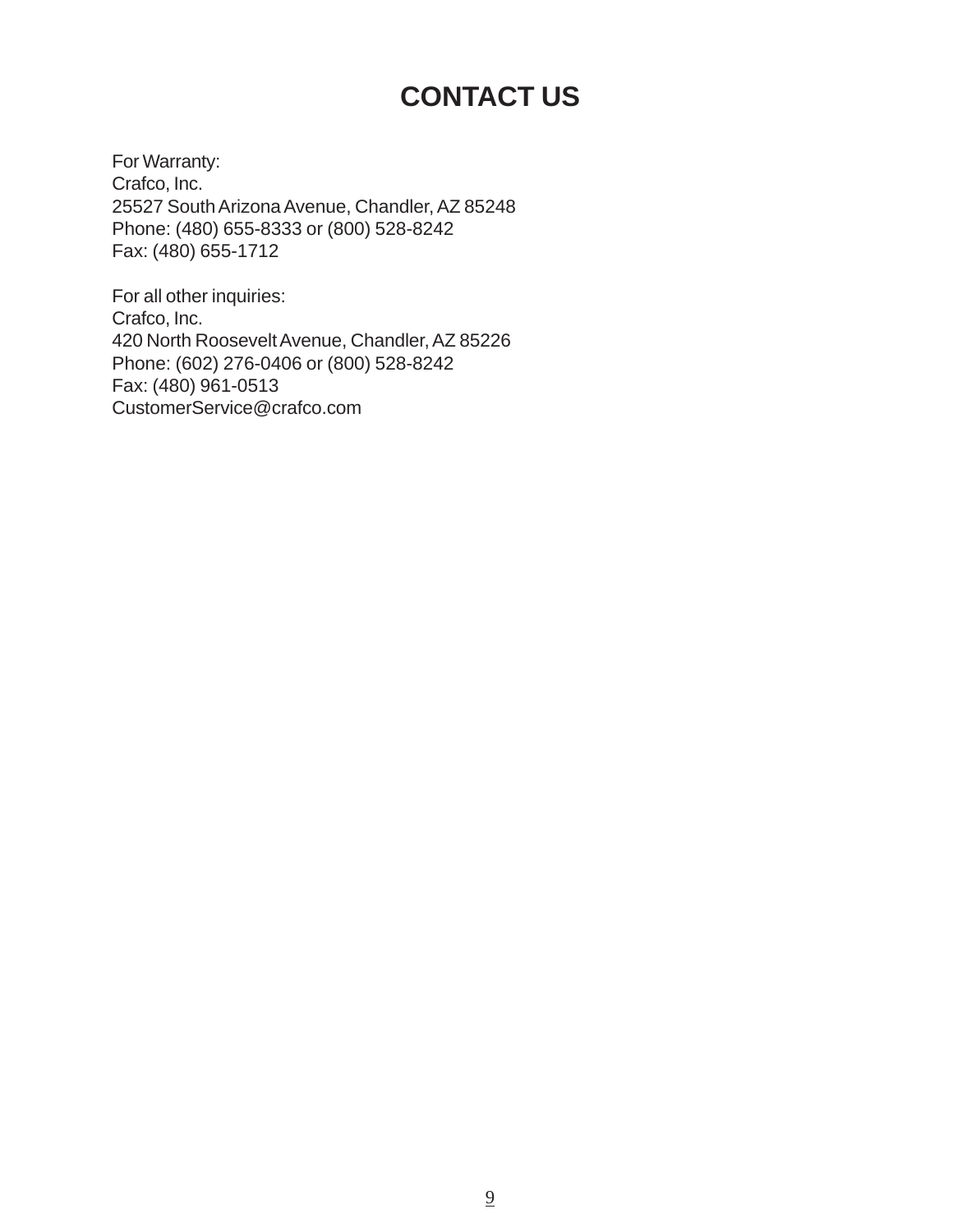### **SPECIFICATIONS**

|                                                      | 150 Gallons Maximum                                                                                                                                            |
|------------------------------------------------------|----------------------------------------------------------------------------------------------------------------------------------------------------------------|
|                                                      | <b>Heavy Duty Steel Structure</b>                                                                                                                              |
|                                                      | 16" Full Opening                                                                                                                                               |
| Model 3LD1C - Gas                                    | Two Cylinder<br>30 BHP @ 3,600 rpm                                                                                                                             |
|                                                      | Approximately 1,500 lb.                                                                                                                                        |
| Filter- Pleated Spun Bonded Polyester Filter Element | 10-Micron Filtration                                                                                                                                           |
|                                                      | 17 Gallons                                                                                                                                                     |
|                                                      | 2.0 Gallons                                                                                                                                                    |
|                                                      | D.C. Hydraulic Power System -12<br>Volts pump/motor/reservoir valve.<br>Check Valve 4-way/3-position<br>solenoid valve. Externally adjustable<br>relief valve. |
|                                                      | Electric over hydraulic dump system<br>with truck side control switch.                                                                                         |
|                                                      | Postive displacement rotary air<br>blower. Air flow CFM @ 3600 RPM<br>with 7 inch Hg. Vacuum.<br>Air velocity 12,000 RPM through 2.5<br>inch diameter inlet.   |
|                                                      | Over cab boom with 3' suction line for<br>easy operation in front of the truck.                                                                                |
|                                                      | 35' of 3" hose with cam lock discon<br>nect ends.                                                                                                              |
|                                                      | 2.5" and 1.5" lightweight wands.                                                                                                                               |
|                                                      | A multi-chamber containing a high<br>frequency absorption device to<br>effectively reduce excessive<br>converting noise energy.                                |
|                                                      | 14 psi maximum working pressure.<br>Safety catch. Pull opening. Four<br>quick opening adjustable cam levers.                                                   |
|                                                      | "C"-channel welded frame structure.                                                                                                                            |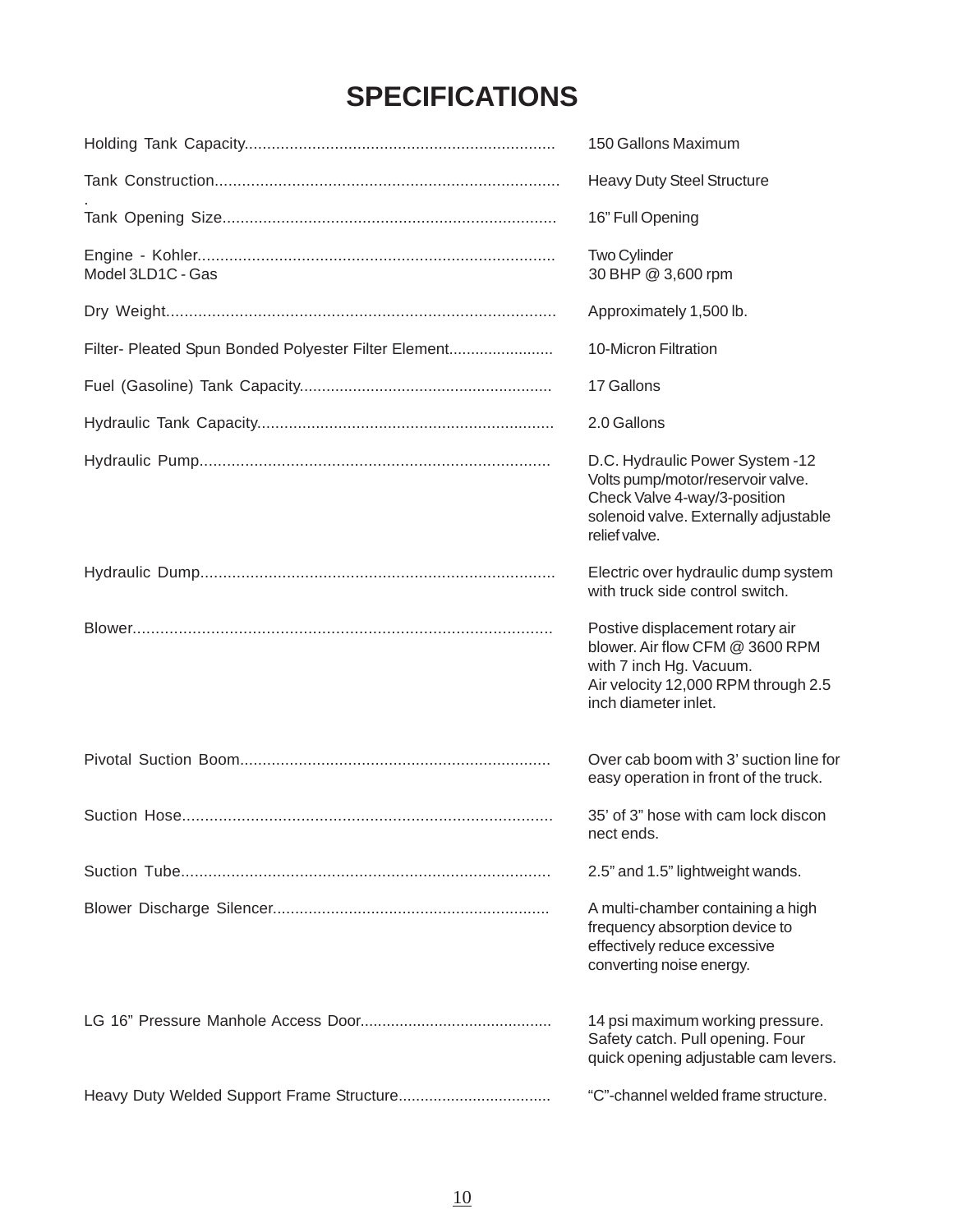#### **CRACK-VAC MODEL 150 OPERATING INSTRUCTIONS**

#### **INTRODUCTION**

Air quality, workers' safety, and the safety of the motoring public are most important in today's road maintenance operations. The CRAFCO CRACK-VAC MODEL 150 was designed to thoroughly clean pavement cracks while maintaining a dust free environment. With a filter system that contains particulate matter down to 10 microns, the Crack-Vac complies with the strict PM 10 air quality standards in effect today. This new concept in crack sealing preparation limits worker exposure to dust and improves visibility problems that dust can cause for motoring traffic. The Crack-Vac is the future of crack cleaning operations.

**DO NOT** operate machine without following these instructions:

- 1. Fill fuel tank with unleaded gasoline fuel.
- 2. Check engine crankcase oil level (refer to Engine Operator's Manual).
- 3. Check hydraulic fluid level in the hydraulic pump (d.c. hyd. power system) at 70° F. Add fluid if necessary.
- 4. Check positive displacement rotary air blower fluid level. At ambient temperature the oil should run out the plug on the housing side. (Refer to the Blower's Manual).
- 5. All toggle switches and keys should be turned in the **"OFF"** position before doing any work on the equipment. This will help prevent injuries.
- 6. Remember that safe operation of this equipment is the operator's responsibility.



**CAUTION:**



Extreme care must be used when operating this equipment. Safety is the result of being careful and paying attention to details. Remember the gasoline flame is about 2,200° F. Certain exposed parts of this machine, when operating, reach 200 $\degree$  F and the hydraulic fluid may reach 200 $\degree$  F. Always wear protective clothing, hard-soled shoes, and eye protection. Be sure that all joints and fittings are tight and leak proof. Immediately replace any hose which shows any signs of wear, fraying, or splitting. Tighten all bolts, nuts, and screws every 250 hours.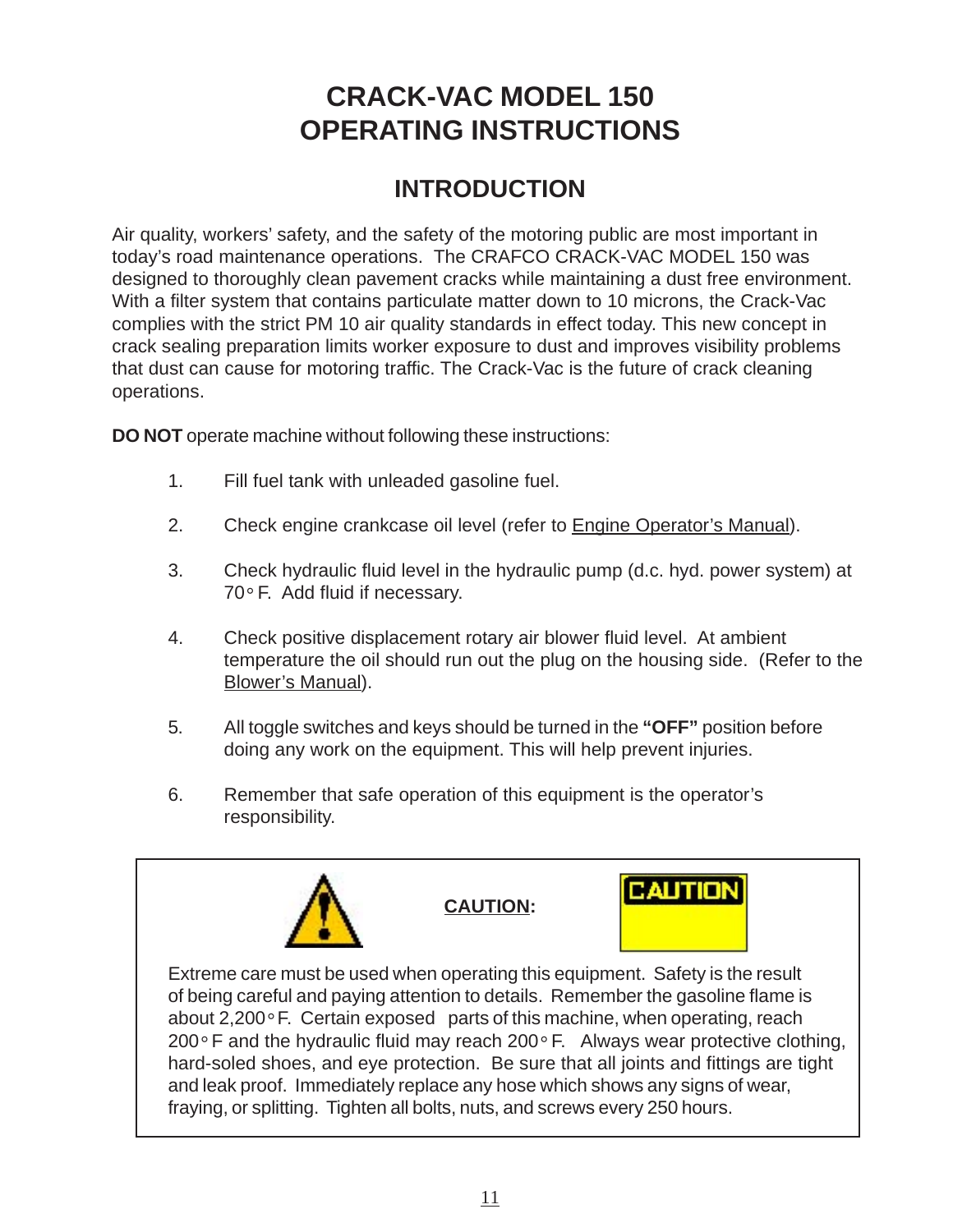#### **MACHINE START UP**

- 1. Clean the pleated spun bond polyester filter element before starting the Crack-Vac. A clogged air filter can seriously affect the efficiency of the blower and cause over heating and excessive oil usage.
- 2. Cleaning the filter element will help protect the life of the positive displacement rotary air blower.
- 3. Check to make sure that all the suction hoses are free from debris.
- 4. Check fluid levels on the positive displacement rotary air blower. (See Rotary Air Blower Manual). Proper oil level cannot be over-emphasized. A good maintenance program will add years of service to your blower. Oil reservoir capacity is 7.0 fluid ounces.
- 5. Dump all debris from the 150 gallon Storage Tank. This will allow the air to flow properly. (See page 12.)
- 6. Check the hydraulic fluid level in D.C. Hydraulic Power System located under the 150 gal. holding tank.
- 7. Check the pivotal boom assembly to be sure the boom swivels properly.
- 8. Check gasoline tank to be sure level is full before you start.
- 9. Check LG 16" pressure manhole access door to be sure it is properly locked in place on the storage holding tank.
- 10. Be sure intake piping is clean and free from all obstructions for the pivotal boom assembly.
- 11. Keep hands and clothing away from rotating machinery, inlet, and discharge openings.
- 12. Start engine per Engine Manual.
- 13. Check for unusual noise or vibration for the air rotary blower.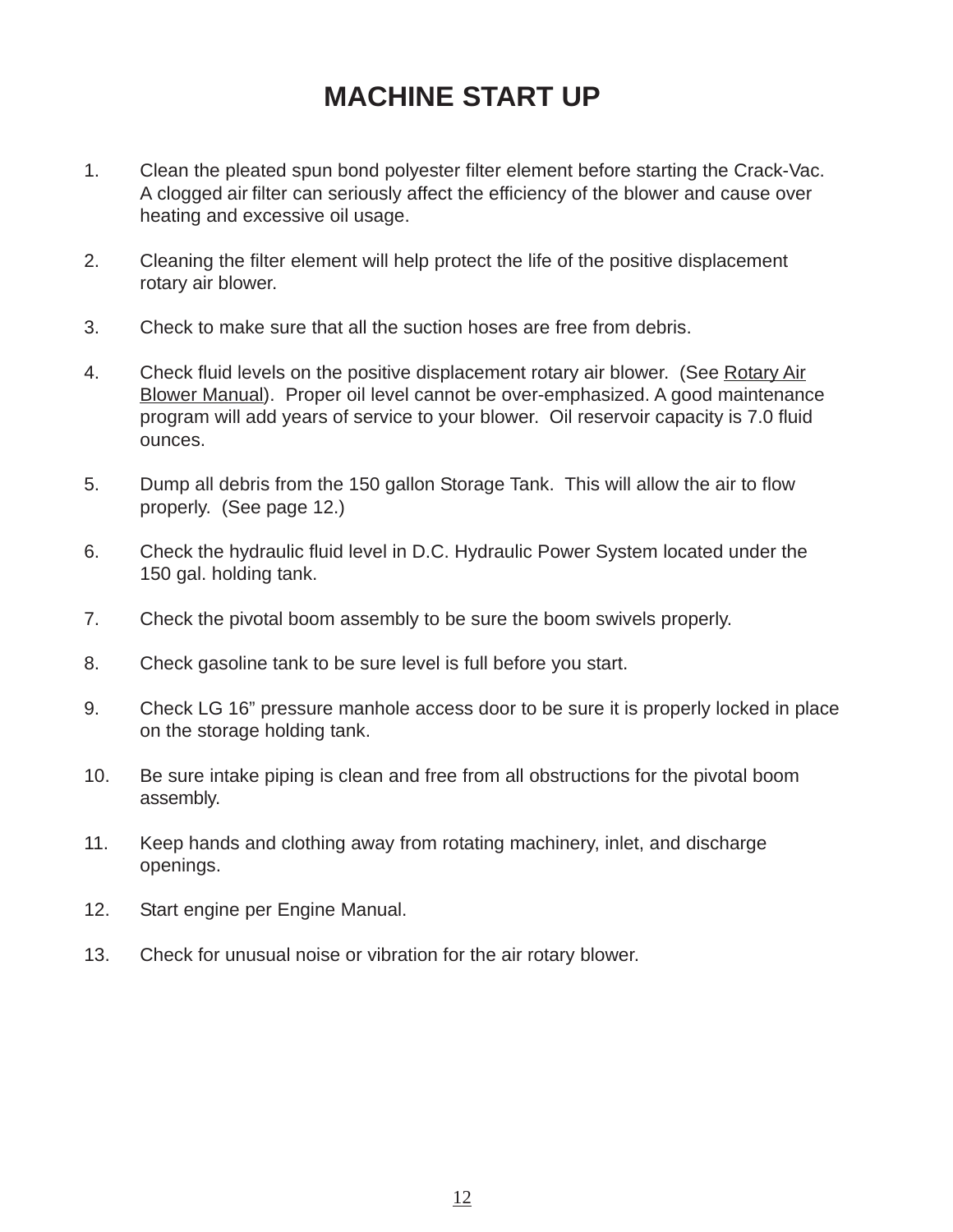### **UNLOADING THE 150 GAL. STORAGE HOLDING TANK**

When unloading the 150 gal. storage tank, make sure that the engine is stopped. This will help prevent damage to the blower. Unleash the LG 16" manhole cover safety catches very slowly to relieve the pressure in the holding tank. Unlatch the three (3) cam levers first before unlatching the cam lever with the safety catch protective wire. The safety catch protective wire will help keep the LG 16" manhole cover from opening too quickly. Once the LG 16" manhole cover is opened, raise the storage holding tank. Use the toggle switch mounted in support frame. Lifting the toggle switch up will raise the storage holding tank. This will allow the dirt, rocks, mud and other contents to fall out. After the tank is dumped, move the toggle switch down to lower the unit into place. **Use caution not to pinch an extremity or any part of the body**. Latch the LG 16" manhole cover using the cam lever. Do not slam your finger under the cam levers.

#### **SHUTDOWN AND CLEAN-OUT PROCEDURE**

Crafco recommends cleaning the 150 gal. storage holding tank after each use. This will make it easier to clean the tank and the material will not lodge inside of it. Crafco recommends cleaning the pleated spun bond polyester filter element and cleaning the bag house after every use. It is essential to keep the filter element and the 150 gal. storage tank clean to help protect the rotary air blower.

- 1. Remove filter element from bag house.
- 2. Gently blow compressed air through the pleates on the filter element.
- 3. Wash the filter element gently with water.
- 4. Let the filter element dry for 10 hours before using it again.
- 5. Store the filter in a safe place to prevent damage.
- 6. Install the other filter provided in the bag house. This will insure that the Crack-Vac is ready for use.
- 7. Filtration efficiency and pressure drop performance is very dependent on cleaning the filter element.
- 8. Check the rotary air blower oil capacity. Fill if necessary. Grease the rotary air blower as recommened.
- 9. Be sure intake piping is clean and free from all obstruction.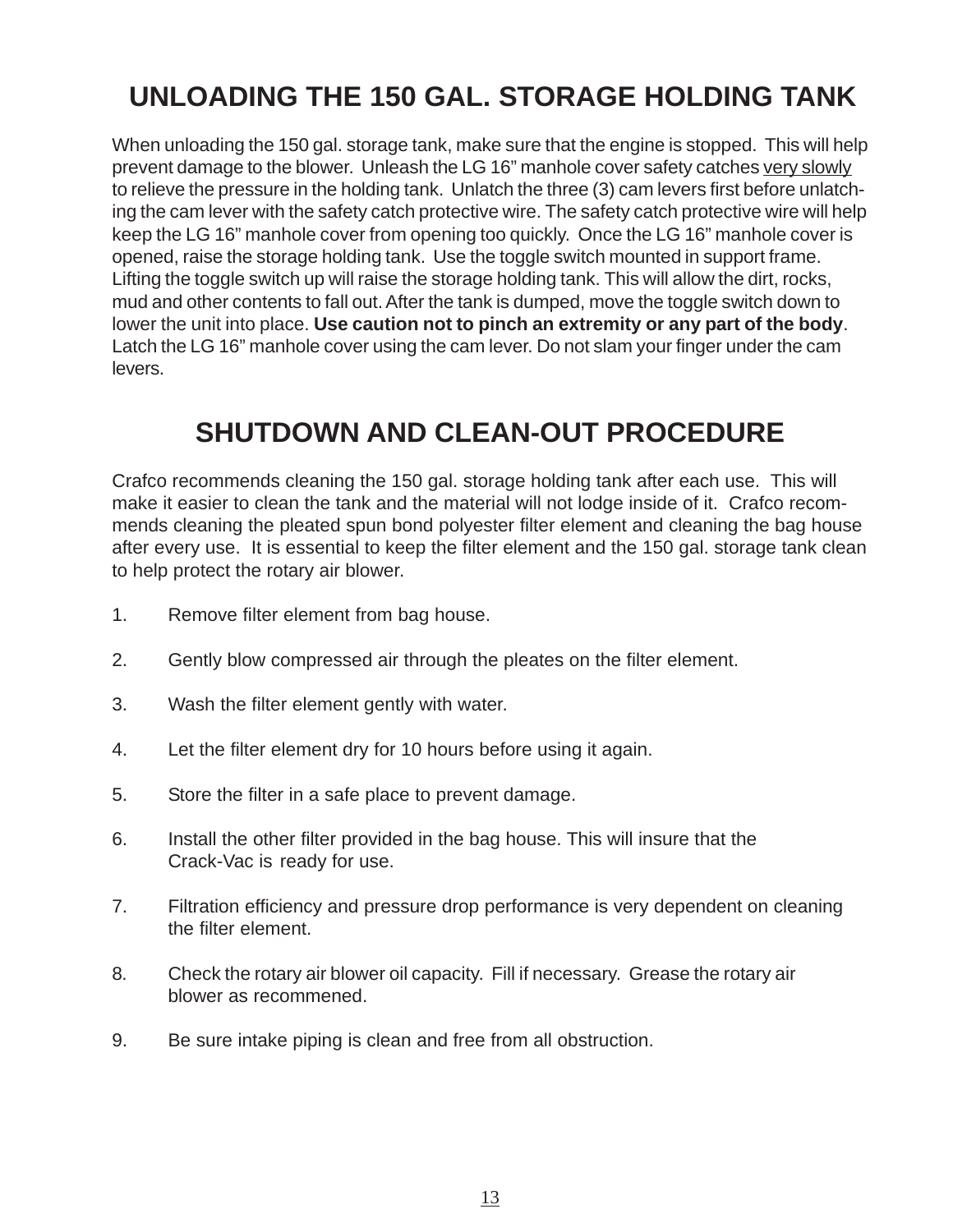#### **STORING MACHINE**

The Crack-Vac should be stored in an area where moisture cannot enter the machine. Taking proper care of the Crack-Vac will add years of life to the equipment. The Crack-Vac has been built to exacting standards and if properly maintained will give you many years of reliable service. We urge you to take time to read and follow every step of these instructions when installing and maintaining your Crack-Vac. The buyer shall have no claim whatsoever and no product or part shall be deemed to be defective by reason of failure to resist erosive or corrosive action. Problems resulting from build-up of material within the unit or problems due to incompatibility with the materials of construction will not be reason for a claim.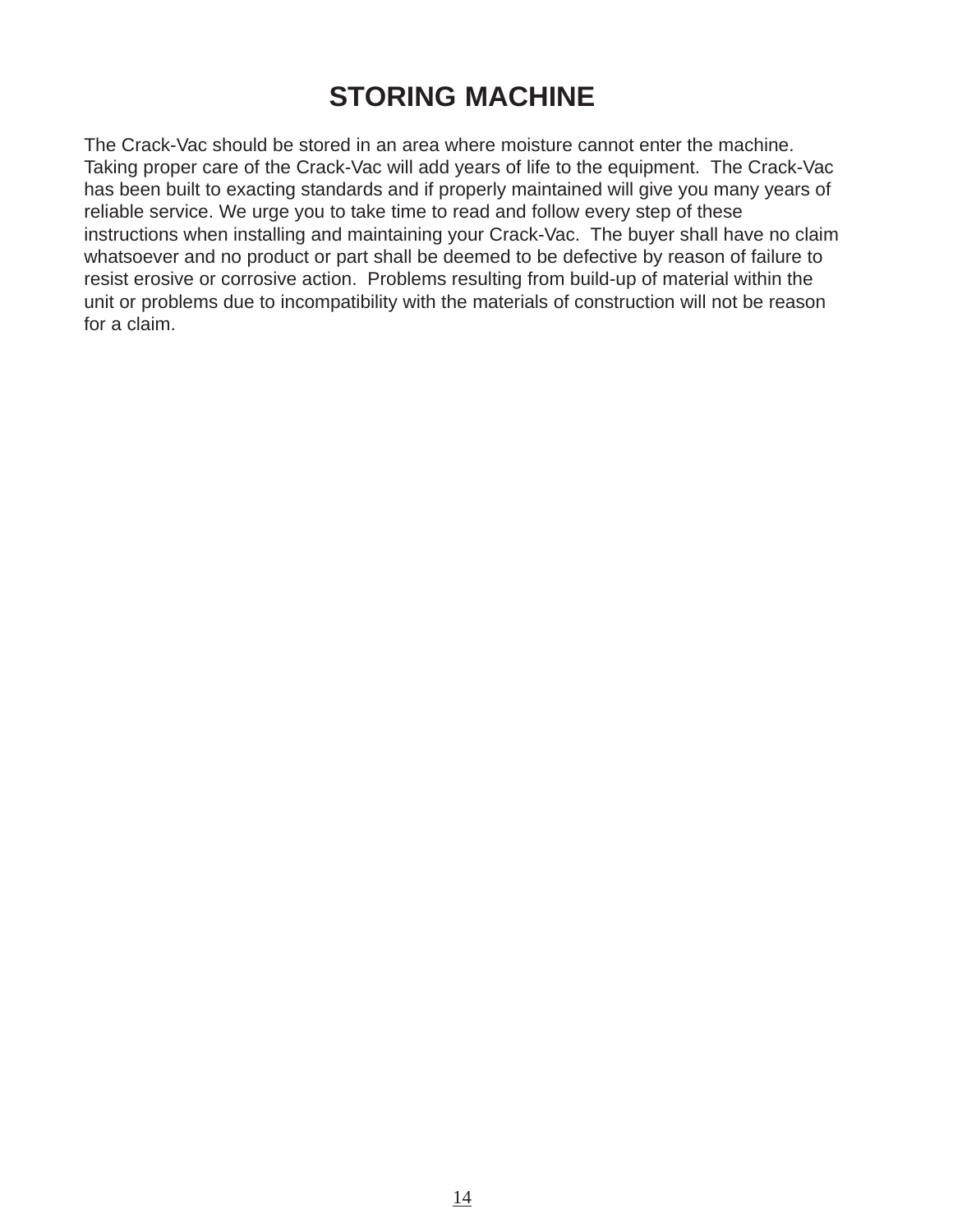### **MAINTENANCE INSTRUCTIONS**



#### **ENGINE**

See engine manufacturer's Owner's Manual for operating and maintenance instructions.

#### **HYDRAULIC SYSTEM**

Check hydraulic fluid level weekly. Change hydraulic fluid every 100 hours of operation or twice a year. Set up a hydraulic maintenance schedule and follow it diligently. Do not return to the system any fluid which has leaked out. Use clean containers, hoses, and funnels when filling the reservoir. Make sure that all clean-out holes, filler caps, and breather cap filters on the reservoir are properly fastened. Make certain that the fluid used in the system is of a type recommended by the manufacturers of the system of components. Use Dextron II transmission fluid in the power pack. The best trouble shooting tip is to learn how the circuit or component functions.

#### **ROTARY AIR BLOWER**

- Lubricate every 40 hours with good quality, high temperature grease.
- Do not start the blower until you are sure oil has been put in the gear housing.
- Do not inject grease too fast to avoid blowing out the drive shaft seal. Using a pressure gun, force new grease into each bearing until traces of clean grease come out of the relief fitting.
- Drain and refill after the first 100 hours of operation and thereafter every 200 hours of operation under normal service and more frequently depending on the type of oil and oil operating temperature. Use a good grade industrial type, anti-rust, oxidation and form inhibited, non-detergent oil.
- A good maintenance program will add years of service to your blower.
- Oil capacity for model Number 4007 is 0.21 liters. If the blower is stored outdoors be sure to protect it from weather and corrosion. (See Positive Displacement Rotary Air Blower Manual).

#### **SUCTION HOSES**

Be sure hoses are free of debris. Hoses must be free of debris for efficient blower operation and to prevent damage to blower. Inspect all hoses for damage. Replace any damaged section of the hose. Any blockage of the hose prevents the vacuum from operating properly.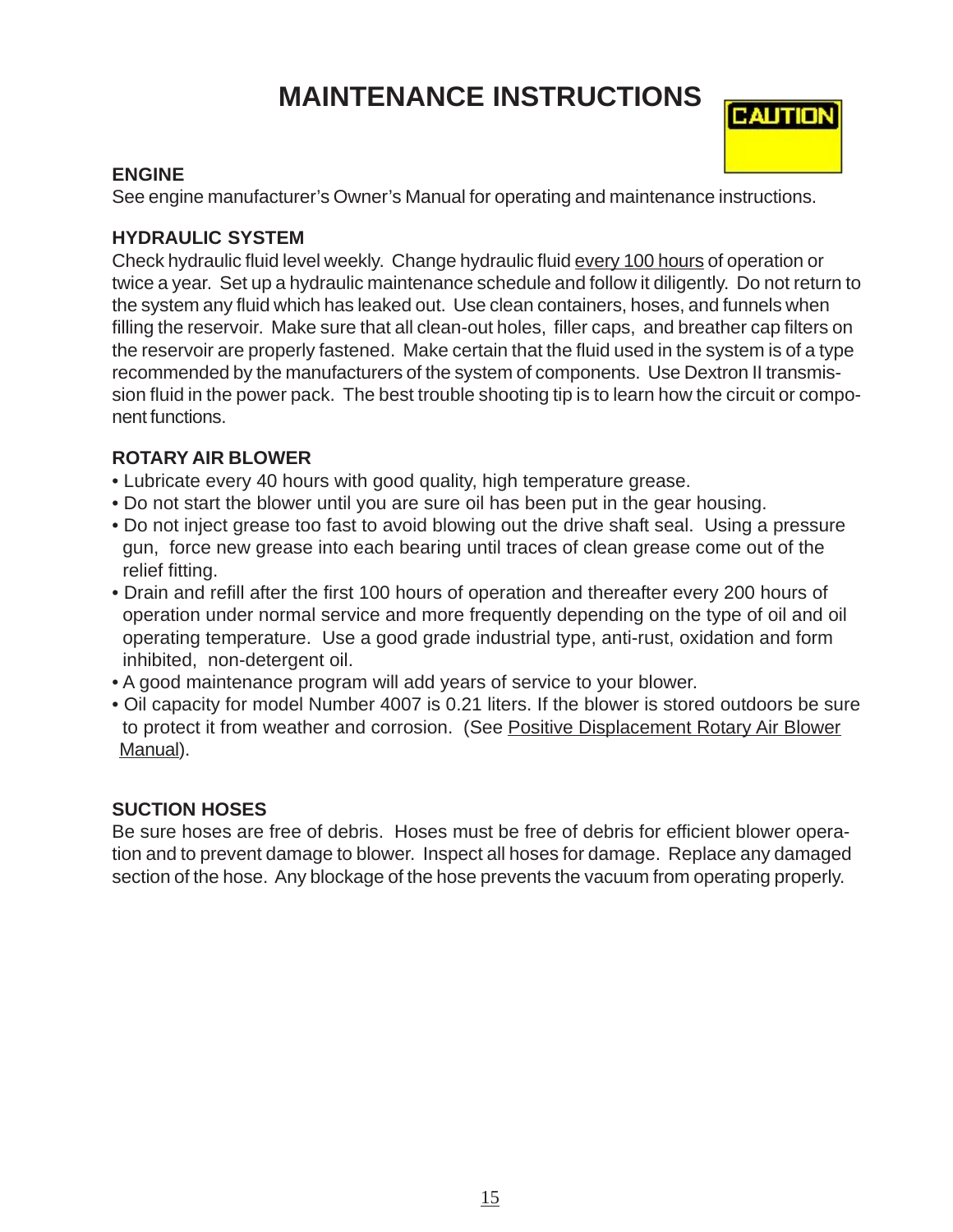#### **MAINTENANCE CHART**

|                                                         |                                                       |       |       | <b>HOURS</b> |     |
|---------------------------------------------------------|-------------------------------------------------------|-------|-------|--------------|-----|
| <b>LOCATION</b>                                         | <b>PROCEDURE</b>                                      | 8     | 50    | 100          | 500 |
| Engine check oil level.                                 | See engine instruction manual.                        | $***$ |       |              |     |
| Other engine maintenance                                | See engine operating and<br>maintenance instructions. | $***$ |       |              |     |
| <b>Battery</b>                                          | Check water level weekly.                             |       | $***$ |              |     |
| Hydraulic Oil (Dextron II)<br><b>Transmission Fluid</b> | First change (10 hours)                               |       |       | $***$        |     |
| Hydraulic Oil (Dextron II)<br><b>Transmission Fluid</b> | Check oil                                             | $***$ |       |              |     |
| Hydraulic Oil (Dextron II)<br><b>Transmission Fluid</b> | Change oil                                            |       |       | $***$        |     |

#### **SERVICE INSTRUCTIONS**

- 1. Conduct a general inspection of your machine at least once a week. Replace all worn or damaged parts; make any necessary adjustments and tighten all loose nuts or screws.
- 2. Keep regular replacement items in stock for emergency repairs to avoid costly "down" time.
- 3. Watch for leaks. Tighten fittings or repair as necessary.
- 4. Clean machine externally periodically.



5. Follow recommended maintenance procedures on maintenance chart.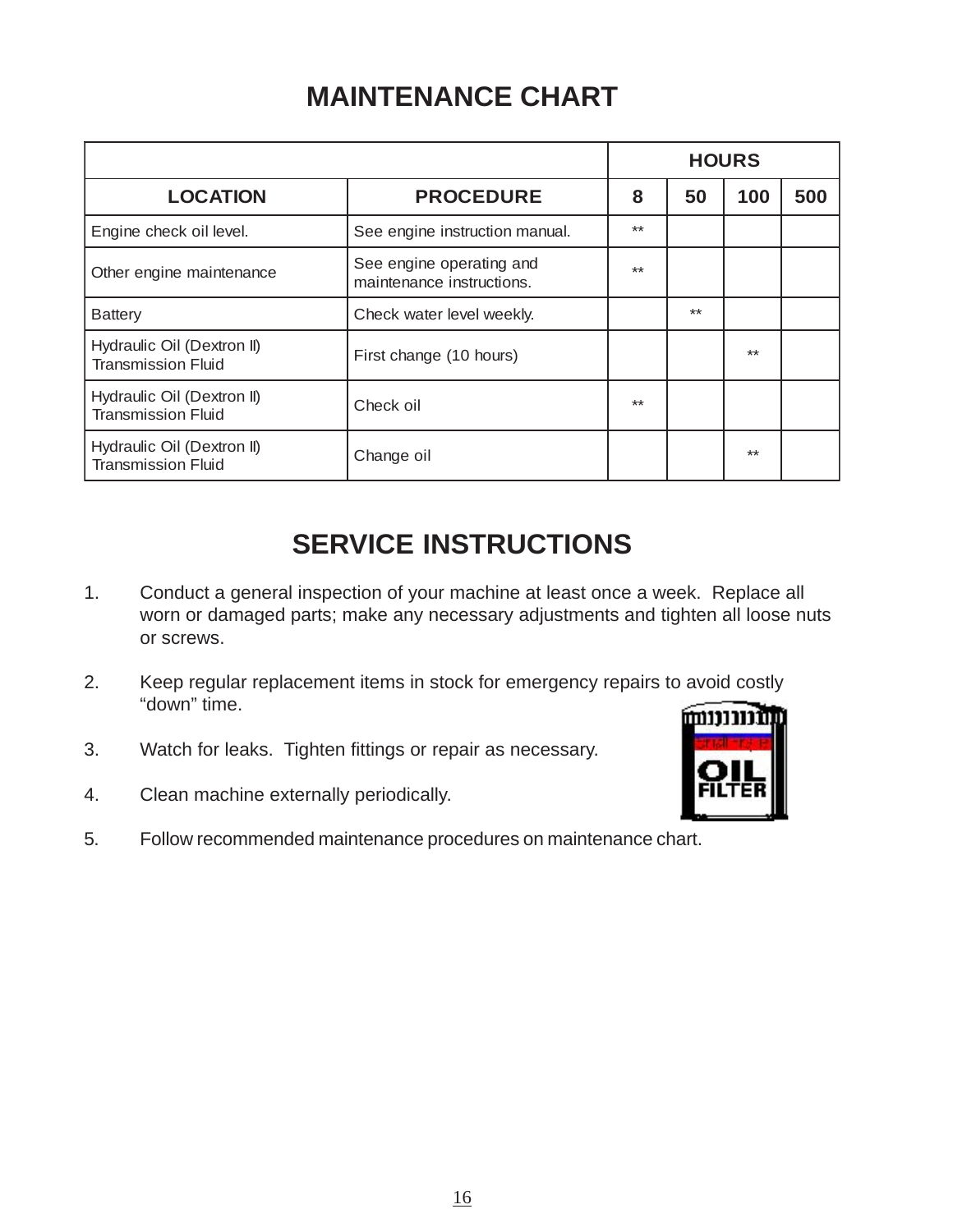#### **RECOMMENDED FLUIDS AND LUBRICANTS**

**The following is a list of suitable lubricants to be used in Crafco equipment.**

| <b>APPLICATION</b>                            | <b>RECOMMENDED</b>                                                     | <b>FULL POINT</b>                                                                                                                                                                                                             |
|-----------------------------------------------|------------------------------------------------------------------------|-------------------------------------------------------------------------------------------------------------------------------------------------------------------------------------------------------------------------------|
| Engine Oil                                    | Refer to Kohler Owner's Manual                                         | 6.32 Liters<br>6.7 Ots.                                                                                                                                                                                                       |
| Unleaded Fuel (Gasoline)                      | Octane 92                                                              | 64.3 Liters<br>17 Gal.                                                                                                                                                                                                        |
| Hydraulic Oil (Dextron II)                    | Dextron II- Transmission Oil                                           | 20.7 mL<br>0.7 Ounces                                                                                                                                                                                                         |
| Oil Reservoir Capacity (Air<br>Rotary Blower) | Oil Grade SAE 50 (Oil Viscosity<br>Range SSU @ 100 Deg F<br>1000-1200) | .18 Gal.<br>0.68 Liters                                                                                                                                                                                                       |
| Air Rotary Blower                             | NLGI #2 premium grade                                                  | Petroleum base grease with<br>high temperature resistance and<br>good mechanical stability.<br>Using a pressure gun, force new<br>grease into each bearing until<br>traces of clean grease come out<br>of the relief fitting. |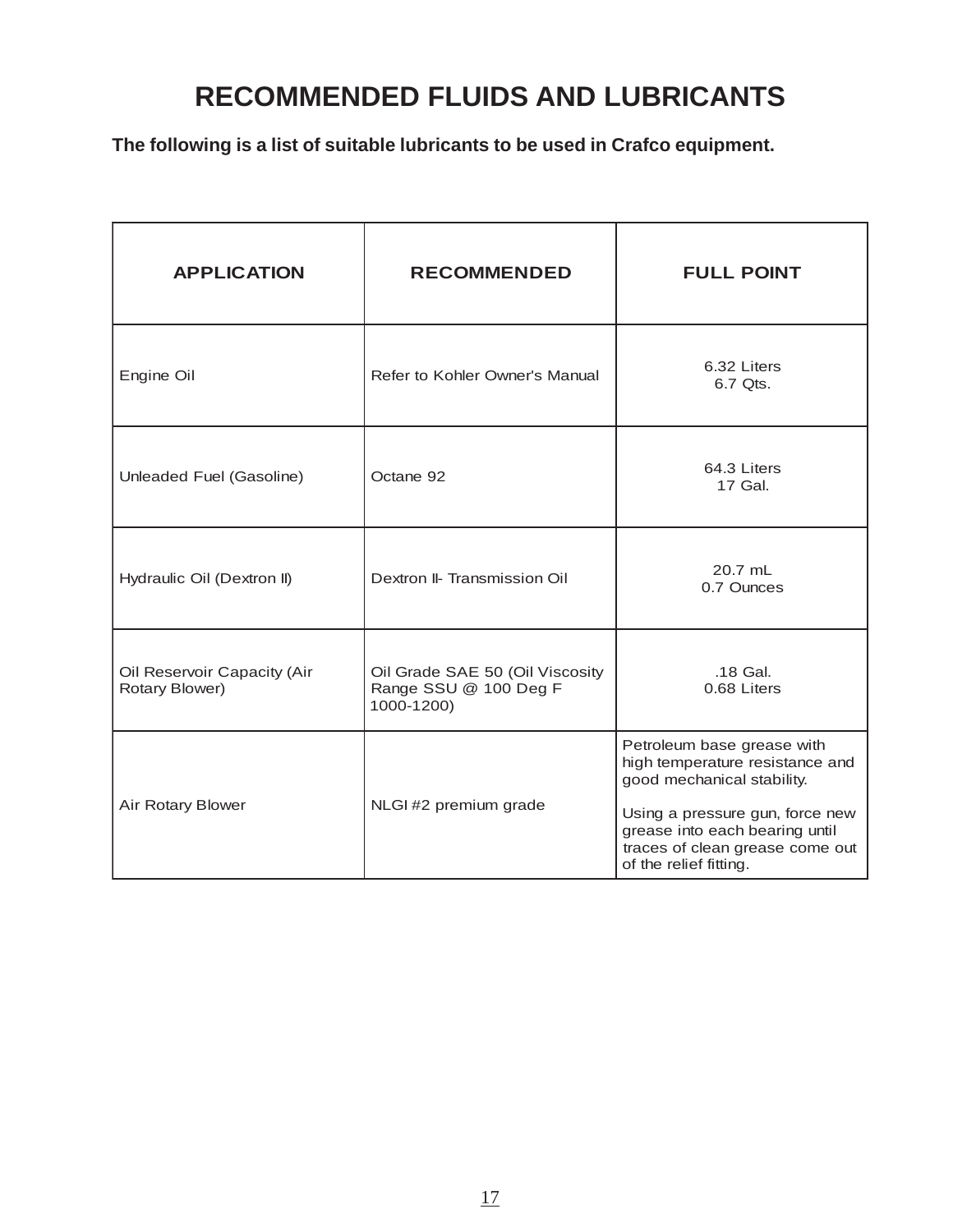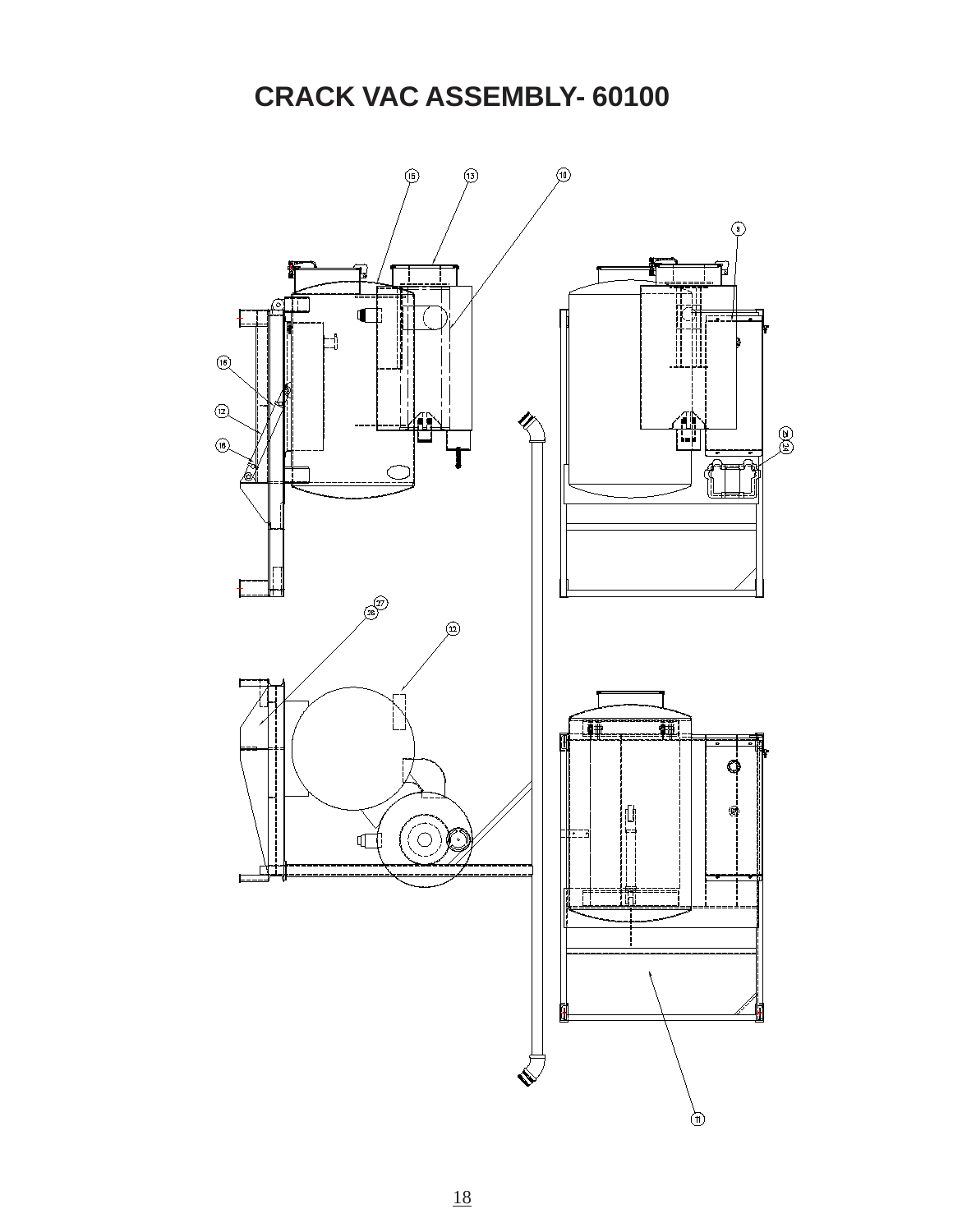#### **CRACK VAC ASSEMBLY- 60100**

| <b>ITEM</b>    | <b>PART</b><br><b>NUMBER</b> | <b>QTY</b>     | <b>DESCRIPTION</b>                          |
|----------------|------------------------------|----------------|---------------------------------------------|
| $\mathbf{1}$   | 26150                        | 2              | DECAL - CRAFCO WHITE (NOT SHOWN)            |
| 2              | 26157                        | $\mathbf{1}$   | DECAL - EXHAUST WARNING (NOT SHOWN)         |
| 3              | 26158                        | $\mathbf{1}$   | DECAL - AIR CLEANER SERVICE (NOT SHOWN)     |
| 4              | 26159                        | 1              | DECAL - GASOLINE ONLY (NOT SHOWN)           |
| 5              | 26197                        | 3              | EAR & EYE WARNING PLATE (NOT SHOWN)         |
| 6              | 26380                        | 3              | DECAL - CAUTION HEAR/PROTECTION (NOT SHOWN) |
| $\overline{7}$ | 26381                        | 3              | DECAL - PINCH POINTS WATCH (NOT SHOWN)      |
| 8              | 40520                        | $\overline{2}$ | DECAL - SMALL CRAFCO LOGO (NOT SHOWN)       |
| 9              | 44225                        | $\mathbf{1}$   | <b>GAS TANK ASSEMBLY</b>                    |
| 10             | 60113                        | 2              | <b>FILTER ELEMENT</b>                       |
| 11             | 60186                        | $\mathbf{1}$   | <b>POWER PACK ASSEMBLY</b>                  |
| 12             | 60118                        | $\mathbf{1}$   | HYDRAULIC CYLINDER - VAC ASSEMBLY           |
| 13             | 60139                        | $\mathbf{1}$   | <b>BAGHOUSE WELDMENT ASSEMBLY</b>           |
| 14             | <b>XXXXX</b>                 | $\times$       | N/A                                         |
| 15             | 60145                        | $\mathbf{1}$   | VAC-TANK PIVOT BRACKET ASSEMBLY             |
| 16             | 60162                        | 2              | REDUCER FITTING FLOW CONTROL HYD. CYL.      |
| 17             | <b>XXXXX</b>                 | X.             | N/A                                         |
| 18             | 60177                        | $\mathbf{1}$   | SERIAL # I.D. PLATE CRACK VAC (NOT SHOWN)   |
| 19             | 60182                        | $\mathbf{1}$   | ABRASIVE VACUUM HOSE ASSEMBLY (NOT SHOWN)   |
| 20             | 60183                        | 1              | ABRASIVE VACUUM HOSE ASSEMBLY (NOT SHOWN)   |
| 21             | 60184                        | $\mathbf{1}$   | ABRASIVE VACUUM HOSE ASSEMBLY (NOT SHOWN)   |
| 22             | 60159                        | $\mathbf{1}$   | CAM & GROOVE M X F                          |
| 23             | <b>XXXXX</b>                 | $\times$       | N/A                                         |
| 24             | 24000                        | $\mathbf{1}$   | <b>BATTERY</b>                              |
| 25             | 24002                        | $\mathbf{1}$   | <b>BATTERY BOX</b>                          |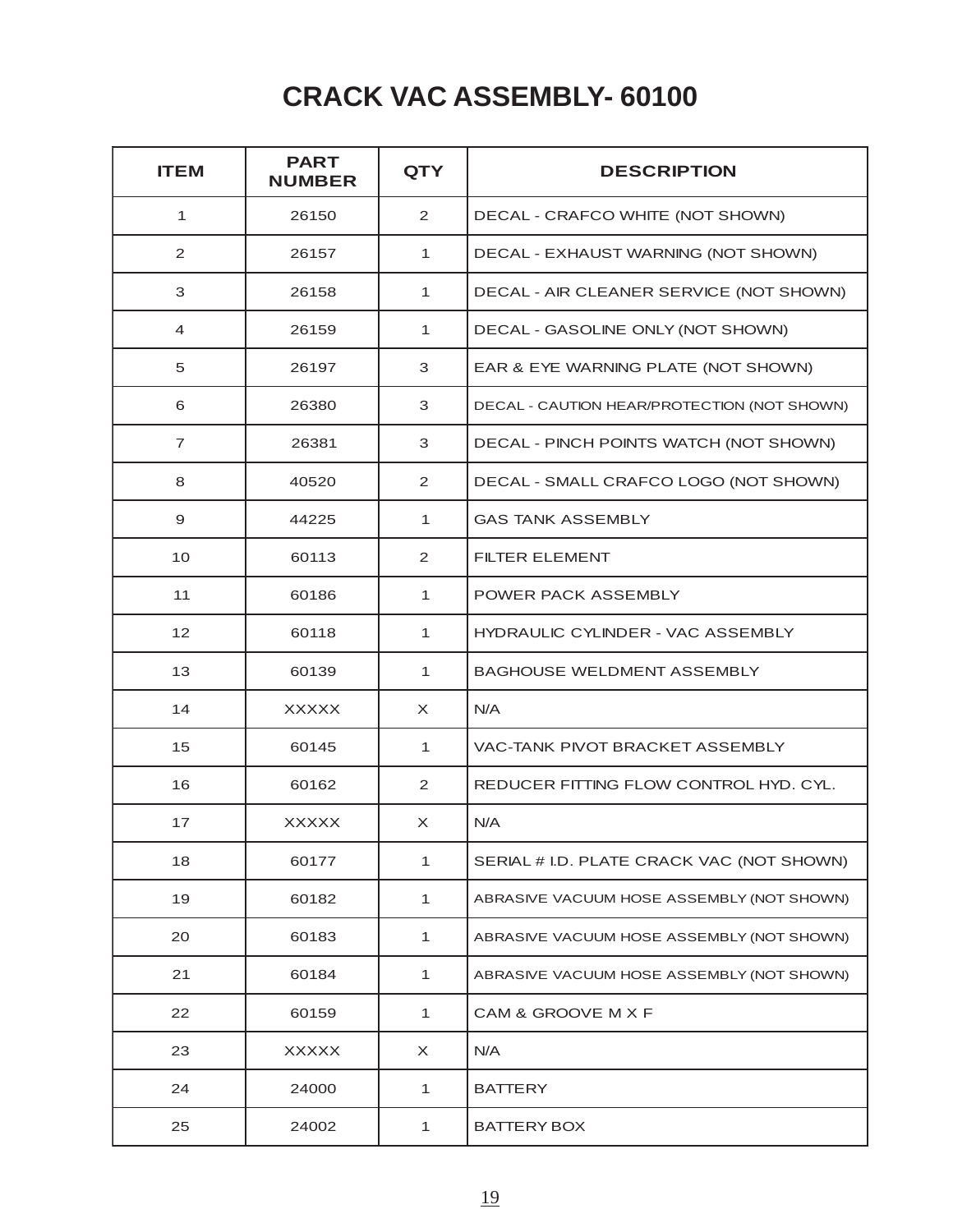#### **CRACK VAC ASSEMBLY- 60100**

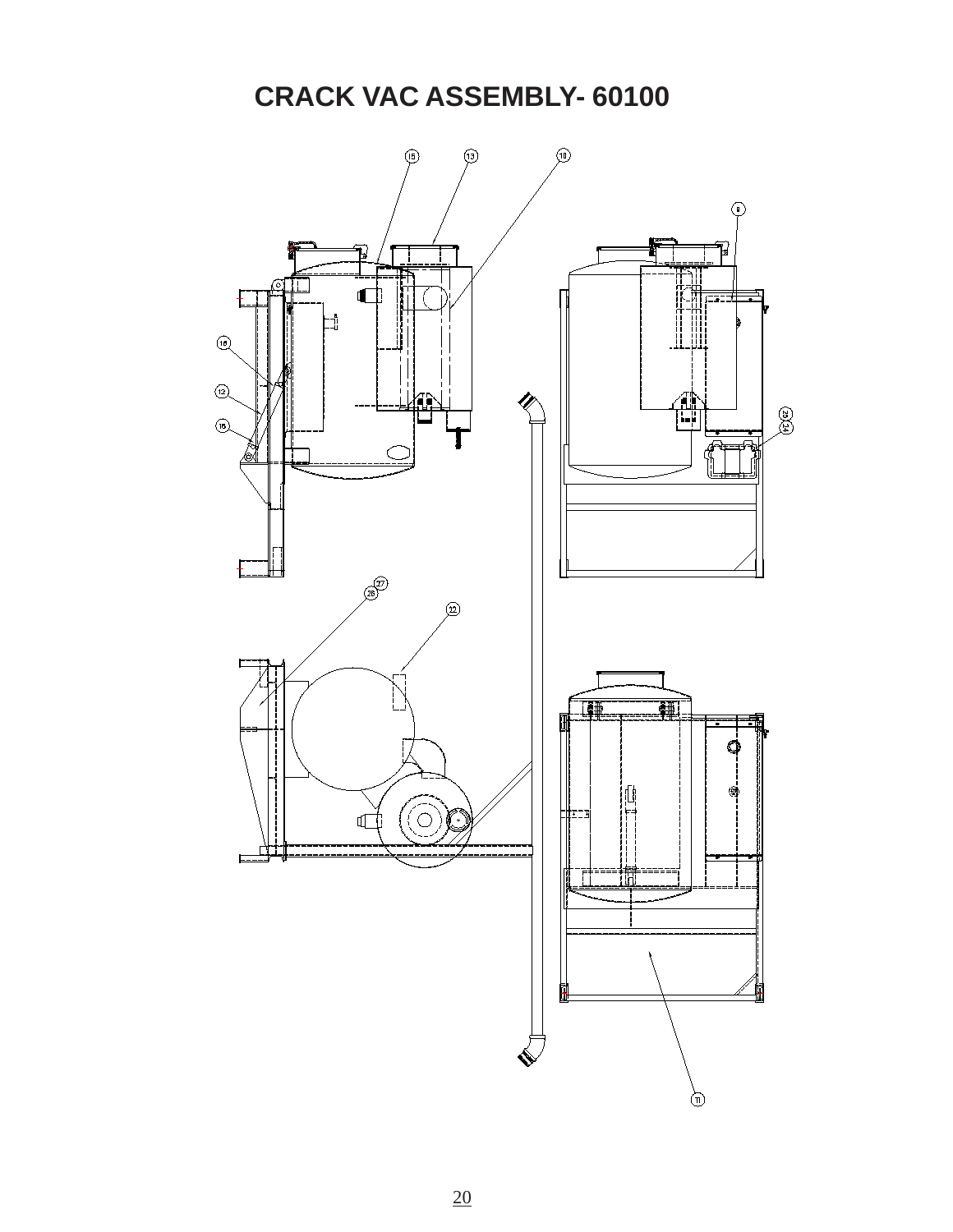#### **CRACK VAC ASSEMBLY- 60100**

| <b>ITEM</b> | <b>PART NUMBER</b>      | <b>QTY</b> | <b>DESCRIPTION</b> |
|-------------|-------------------------|------------|--------------------|
| 26          | 28106                   | 2          | 3" PIPE X 8" LG.   |
| 27          | 28215                   |            | 3" 90° ELBOW       |
| 28          | 6M3K 6G-6FJX 6G-6FJC 34 |            | 3/8" HOSE ASSY     |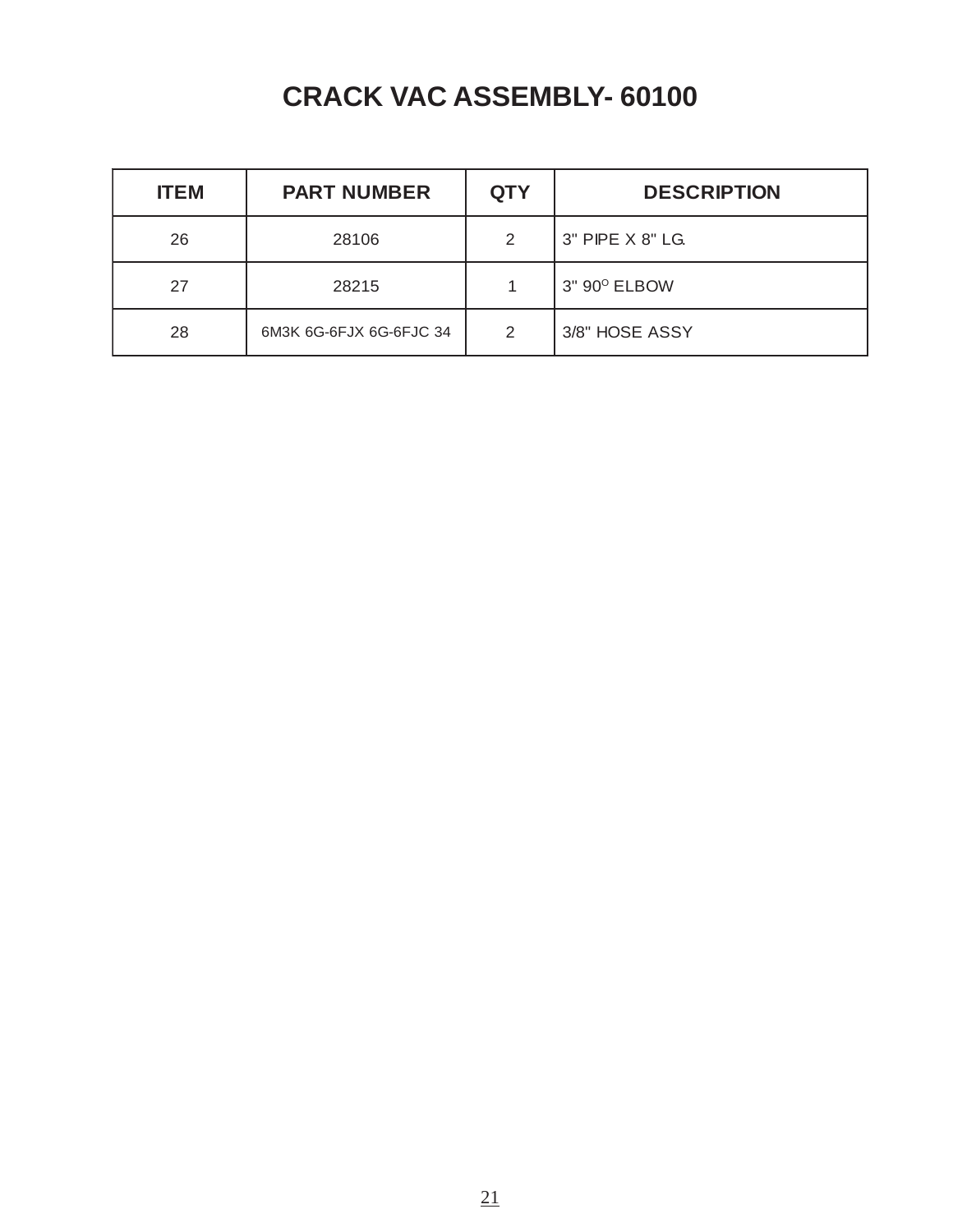#### **FILTER ELEMENT- 60113**

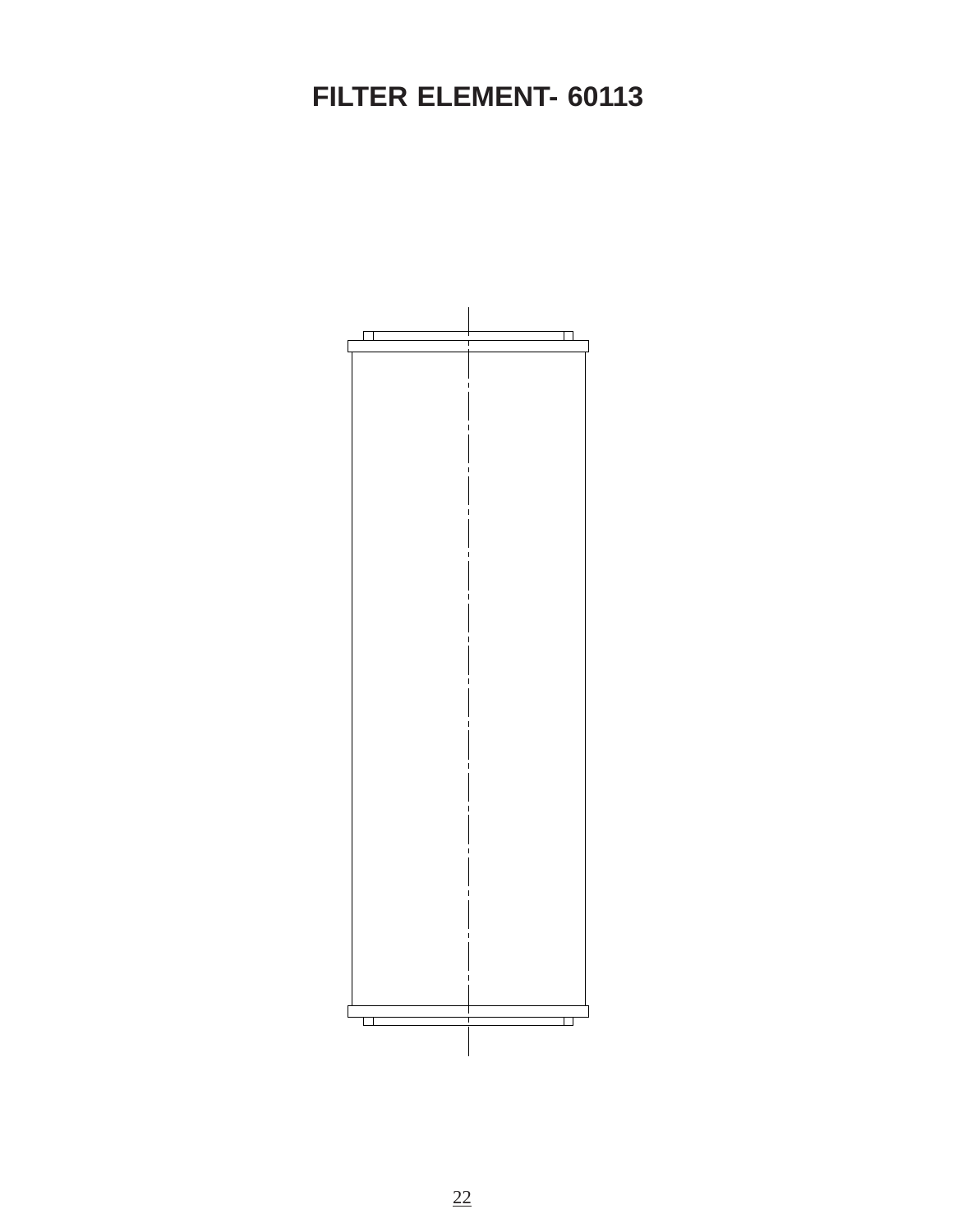THIS PAGE IS INTENTIONALLY BLANK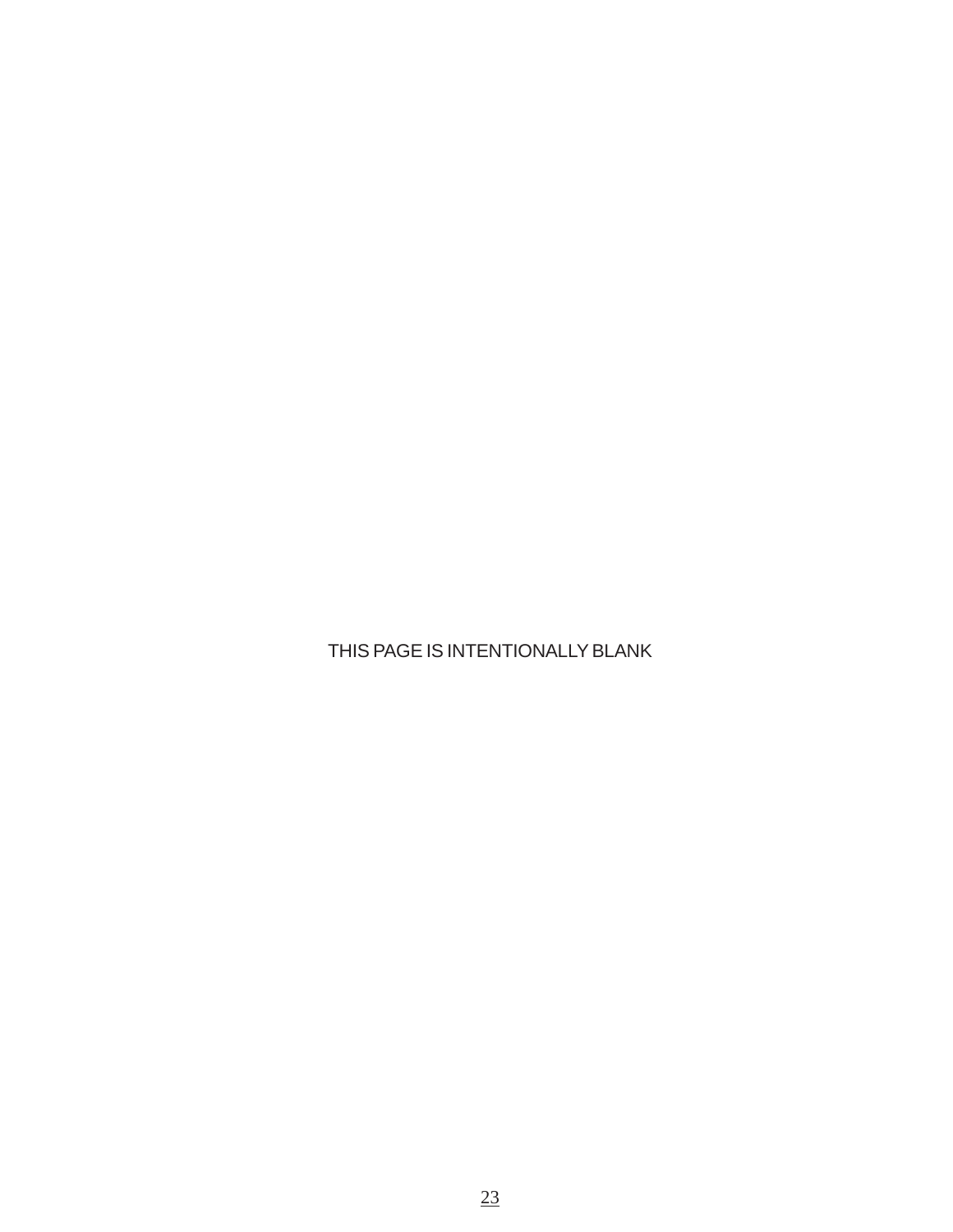#### **SUPPORT FRAME ASSEMBLY- 60115**

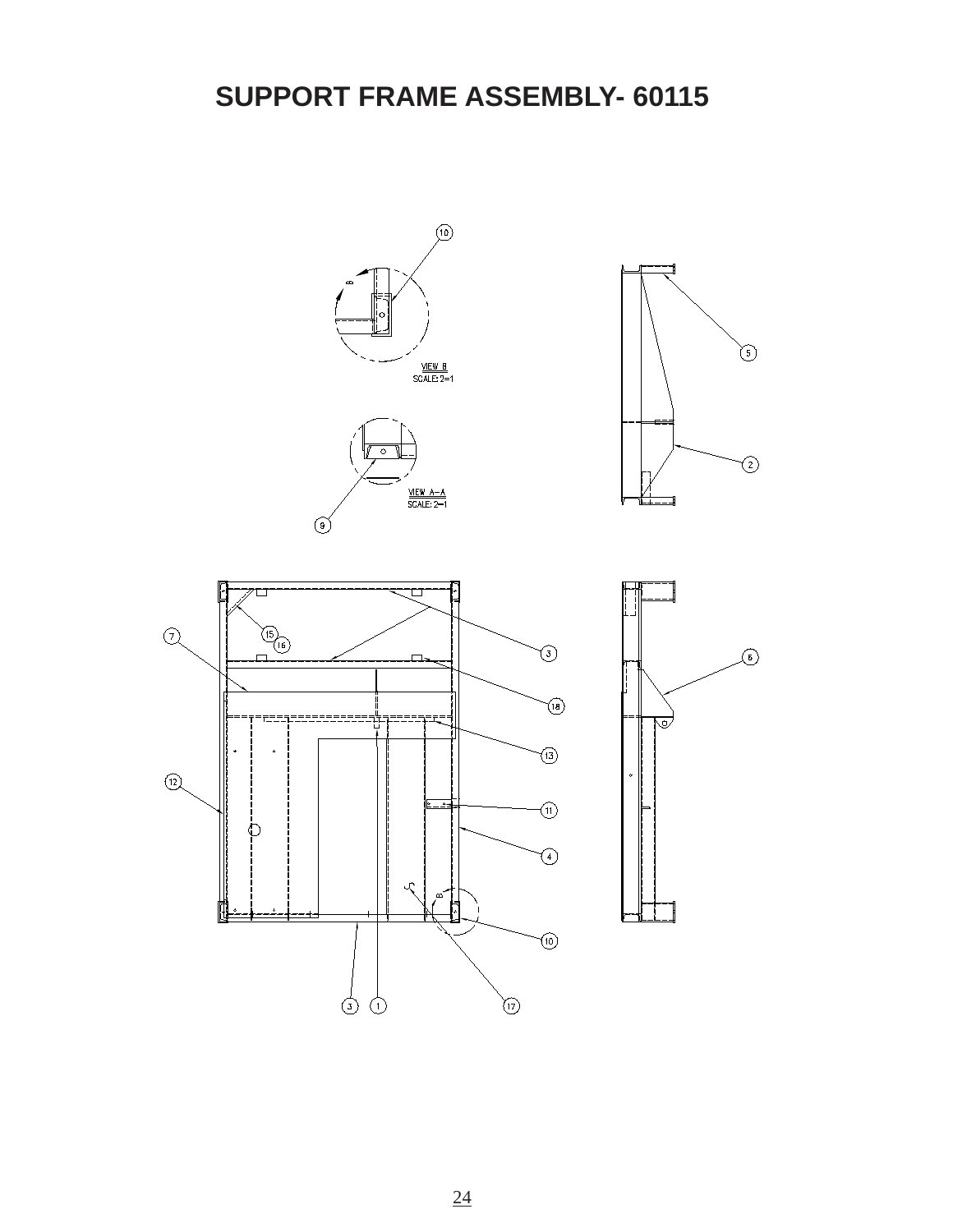#### **SUPPORT FRAME ASSEMBLY- 60115**

| <b>ITEM</b>    | <b>PART</b><br><b>NUMBER</b> | <b>QTY</b>     | <b>DESCRIPTION</b>                    |
|----------------|------------------------------|----------------|---------------------------------------|
| 1              | 60108                        | $\mathbf{1}$   | HYDRAULIC CYLINDER MOUNTING TANG      |
| 2              | 60122                        | 1              | CYL. SUPRT. BRACE GUSSET              |
| 3              | 60106                        | 3              | LARGE CHAIN SUPPORT BRACKET-FRAME     |
| 4              | 60107                        | 2              | SIDE RAIL LONG CHAIN SUPPORT          |
| 5              | 60105                        | 4              | VERTICAL SUPPORT LEG - FRONT ASSEMBLY |
| 6              | 60103                        | $\mathbf{1}$   | SUPPORT GUSSET-FRONT ASSEMBLY         |
| $\overline{7}$ | 60109                        | $\mathbf{1}$   | TOP SHEET COVER - FRONT ASSEMBLY      |
| 8              | <b>XXXXX</b>                 | X              | N/A                                   |
| 9              | 60101                        | $\mathbf{1}$   | <b>SWITCH MOUNTING PLATE</b>          |
| 10             | 60104                        | 4              | FOOT MTG. PAD- FR ASSY.               |
| 11             | 60102                        | $\mathbf{1}$   | MOUNTING SPRT ANG-PWR PK              |
| 12             | 42556                        | $\mathbf{1}$   | SHORT CONDUIT 24" LG.                 |
| 13             | 29376                        | $\mathbf{1}$   | CONDUIT 3/4" X 36" LG.                |
| 14             | <b>XXXXX</b>                 | $\times$       | N/A                                   |
| 15             | 60175                        | $\mathbf{1}$   | SUPPORT BRACE BOT-FRAME               |
| 16             | 60174                        | $\mathbf{1}$   | SUPPORT GUSSET BOOM-FRAME             |
| 17             | 60124                        | $\overline{2}$ | <b>LIFTING SUPPORT TUBE</b>           |
| 18             | 20111                        | $\overline{4}$ | STEP RISER BLOCK                      |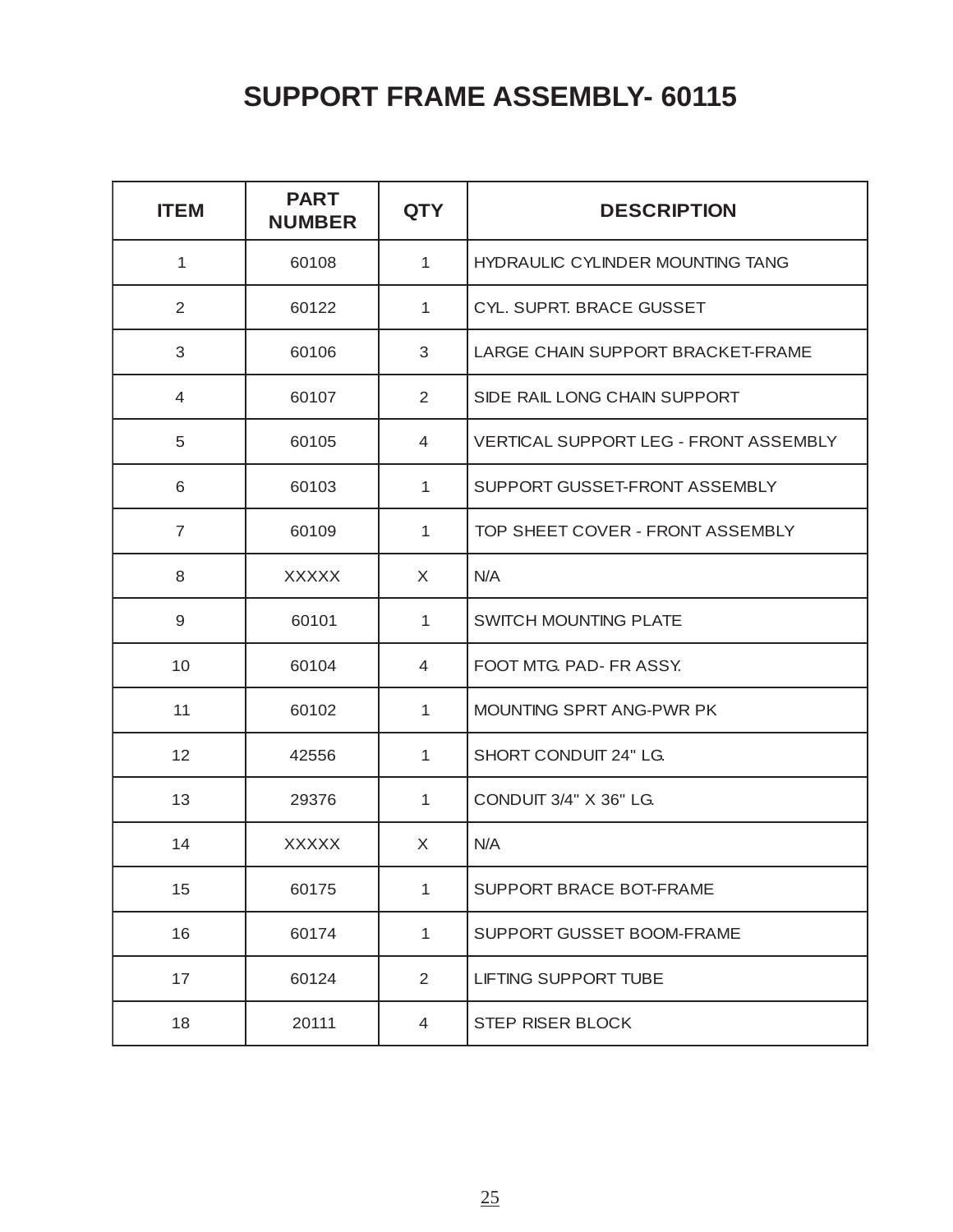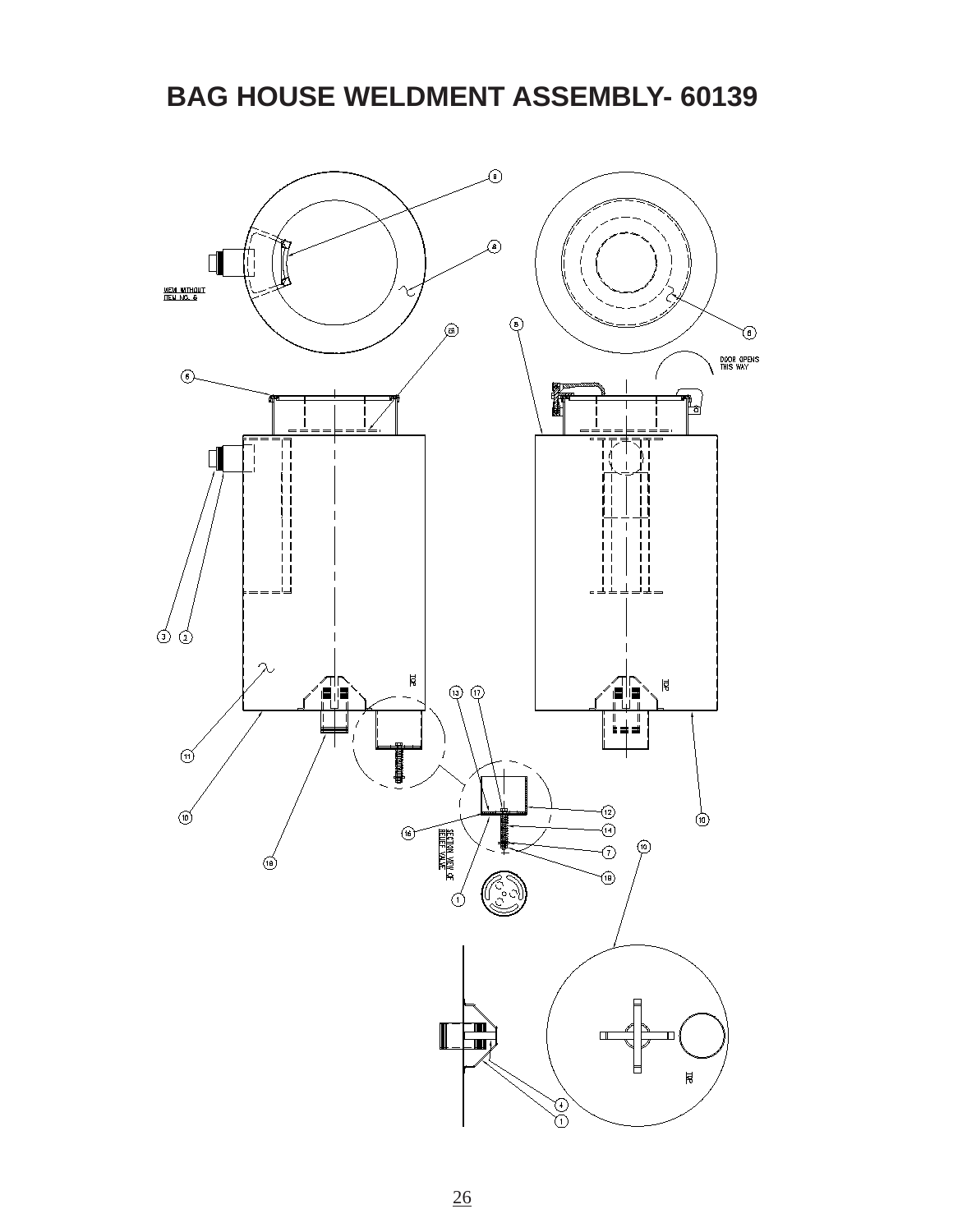#### **BAG HOUSE WELDMENT ASSEMBLY- 60139**

| <b>ITEM</b>    | <b>PART</b><br><b>NUMBER</b> | <b>QTY</b>     | <b>DESCRIPTION</b>                      |
|----------------|------------------------------|----------------|-----------------------------------------|
| $\mathbf{1}$   | 60127                        | $\mathbf{1}$   | <b>CAP PRESSURE RELIEF</b>              |
| $\overline{2}$ | 28185                        | $\mathbf{1}$   | 3" COUPLING PIPE                        |
| 3              | 28290                        | $\mathbf{1}$   | 3" SQUARE HEAD PIPE PLUG-BLACK          |
| 4              | 60148                        | $\mathbf{1}$   | <b>BRACE INSIDE BOT-BAG H</b>           |
| 5              | <b>XXXXX</b>                 | $\times$       | N/A                                     |
| 6              | 60112                        | $\mathbf{1}$   | <b>16" MANHOLE COVER</b>                |
| $\overline{7}$ | 28636                        | $\mathbf{1}$   | 1/2" FLAT STEEL WASHER                  |
| 8              | 60133                        | $\mathbf{1}$   | <b>FRONT PLATE - BAG HOUSE</b>          |
| 9              | 60135                        | $\mathbf{1}$   | FILTER RADIUS SUPPORT PLATE (NOT SHOWN) |
| 10             | 60146                        | $\mathbf{1}$   | <b>REAR END CAP</b>                     |
| 11             | 60128                        | $\mathbf{1}$   | <b>BAG HOUSE WELDMENT</b>               |
| 12             | 60131                        | $\mathbf{1}$   | TUBE, RELIEF EXTENSION                  |
| 13             | 60129                        | $\mathbf{1}$   | <b>INSIDE RELIEF PLATE</b>              |
| 14             | 60168                        | $\mathbf{1}$   | <b>SPRING RELIEF VALVE</b>              |
| 15             | 60171                        | $\mathbf{1}$   | INSIDE FILTER SEAL PLATE ASSEMBLY       |
| 16             | 60178                        | $\mathbf{1}$   | PRESS RELIEF CAP RUBBER                 |
| 17             | 28773                        | $\mathbf{1}$   | 1/2-13 NC X 4-1/2 HX HD BT              |
| 18             | 28504                        | $\overline{2}$ | 1/2" - 13 N.C. HEX-NUT                  |
| 19             | 28077                        | $\mathbf{1}$   | 3" PIPE NIPPLE X 6" LG.                 |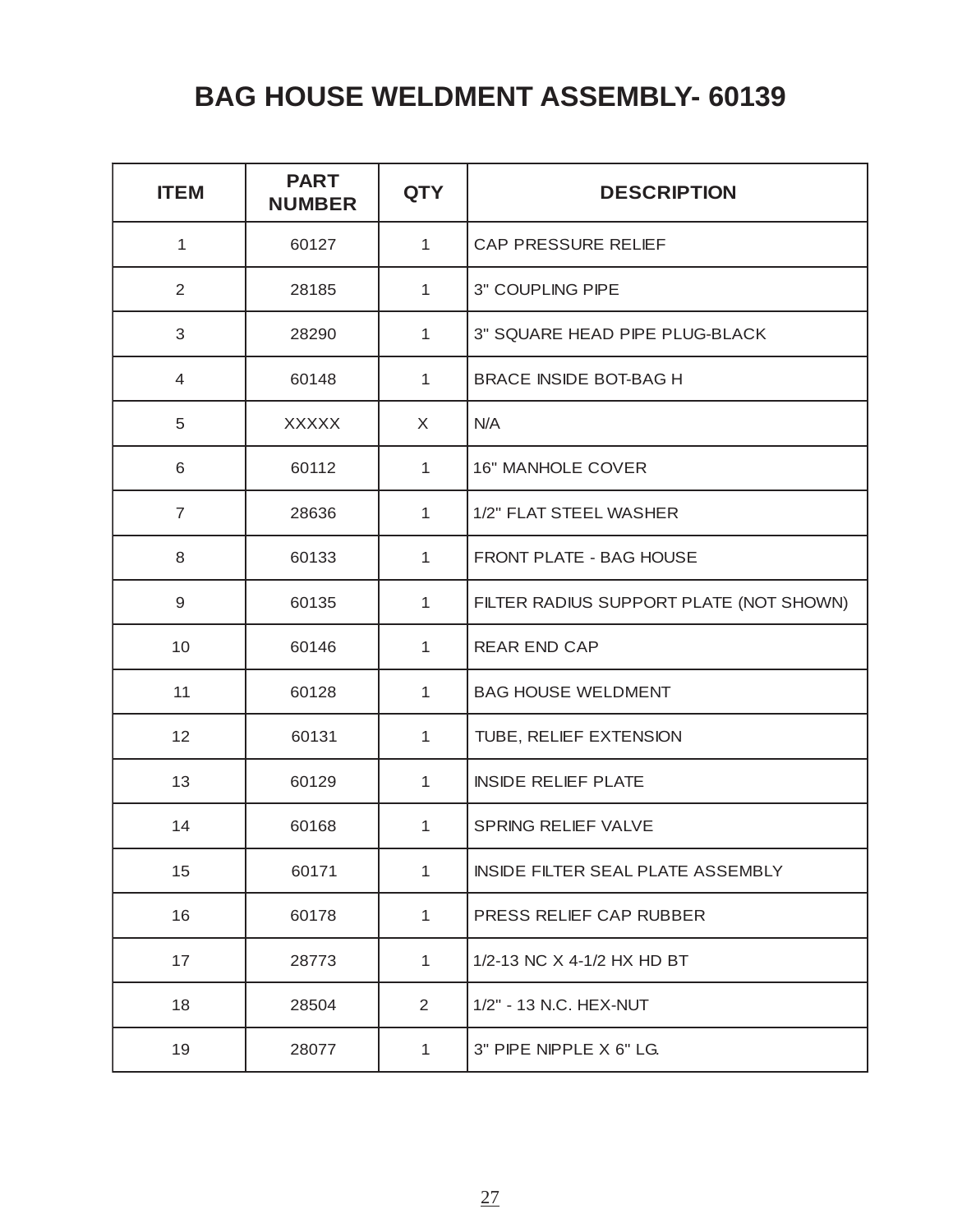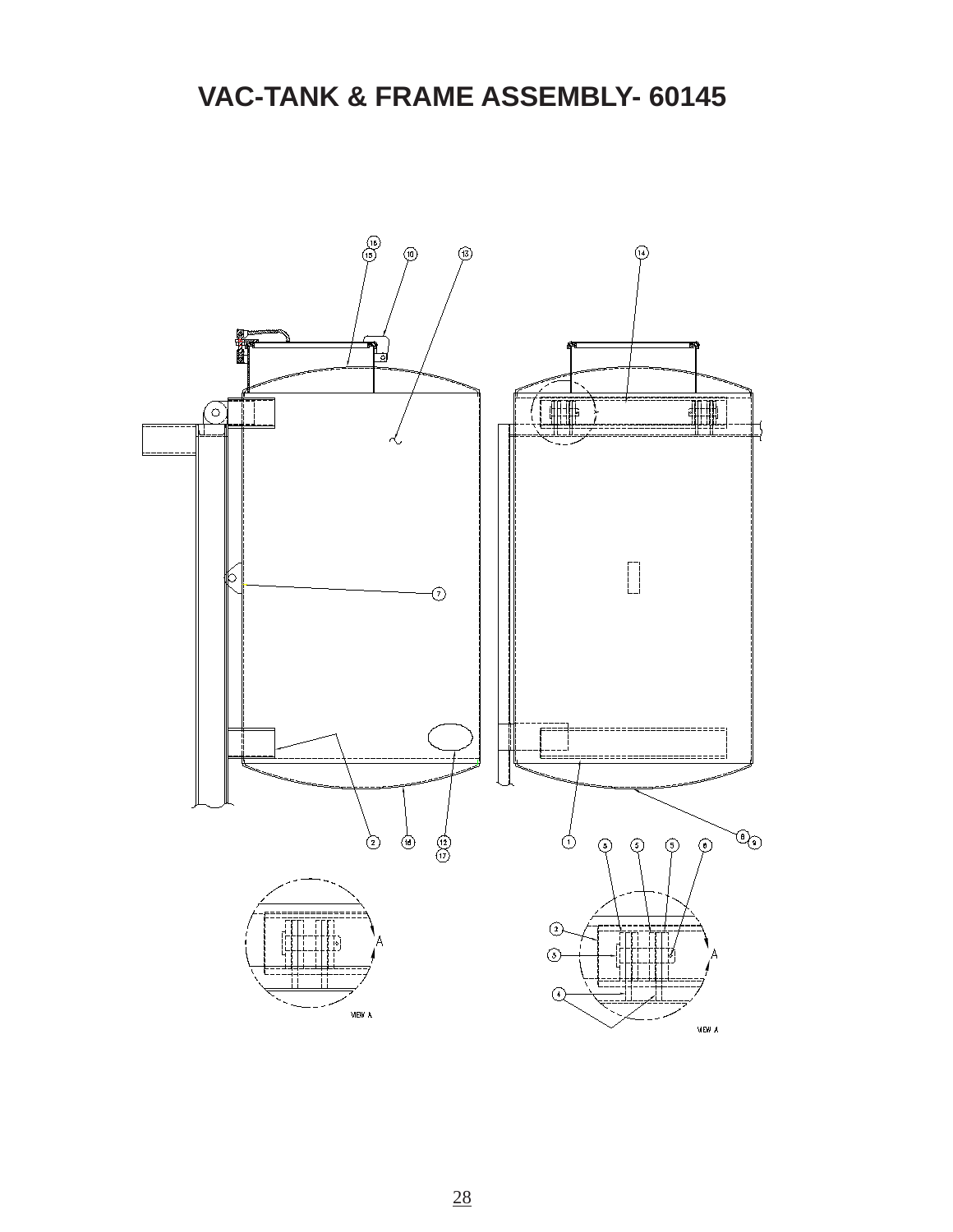#### **VAC-TANK & FRAME ASSEMBLY- 60145**

| <b>ITEM</b>    | <b>PART</b><br><b>NUMBER</b> | <b>QTY</b>     | <b>DESCRIPTION</b>               |
|----------------|------------------------------|----------------|----------------------------------|
| $\mathbf{1}$   | 60121                        | 4              | SUPPORT BRACKET - VAC TANK       |
| 2              | 60123                        | 4              | END CAP-FRONT ASSEMBLY           |
| 3              | 60144                        | $\overline{2}$ | CLEVIS PIN-PLAIN STEEL           |
| 4              | 60120                        | 4              | HORIZONTAL PIVOT - TANK SUPPORT  |
| 5              | 60119                        | 8              | VERT PIVOT - SUPPORT PIVOT       |
| 6              | 60143                        | 2              | <b>SPRING CLIP</b>               |
| $\overline{7}$ | 60108                        | $\mathbf{1}$   | HYDRAULIC CLYINDER MOUNTING TANG |
| 8              | 28311                        | $\mathbf{1}$   | 1/4" PHOENIX FLANGE              |
| 9              | 27990                        | $\mathbf{1}$   | 1/4" COUNTERSUNK PLUG            |
| 10             | 60112                        | $\mathbf{1}$   | <b>16" PRESS MANHOLE COVER</b>   |
| 11             | <b>XXXXX</b>                 | X.             | N/A                              |
| 12             | 28122                        | $\mathbf{1}$   | 3" PIPE NIPPLE X 9" LONG         |
| 13             | 60166                        | $\mathbf{1}$   | VAC-TANK HOLD CONTAINER          |
| 14             | 60134                        | $\mathbf{1}$   | FRONT DUMP PLATE STORAGE TANK    |
| 15             | 60110                        | $\mathbf{1}$   | FLANGED AND DISHED VAC TANK      |
| 16             | 60111                        | $\mathbf{1}$   | FLANGED AND DISHED VAC TANK      |
| 17             | 28122                        | $\mathbf 1$    | 3" PIPE NIPPLE X 9" LG           |
| 18             | <b>XXXXX</b>                 | X              | N/A                              |
| 19             | 60115                        | $\mathbf{1}$   | SUPPORT FRAME ASSEMBLY           |
| 20             | 60141                        | $\overline{2}$ | SUPPORT BRACKET AIR CLEANER      |
| 21             | 60139                        | $\mathbf{1}$   | BAGHOUSE WELDMENT ASSEMBLY       |
| 22             | 28401                        | 1.             | 6" 90 DEGREE - WELD ELBOW        |
| 23             | 60176                        | $\mathbf{1}$   | VACUUM BOOM PIVOTAL ASSEMBLY     |
| 24             | 60269                        | 1.             | RECORD MOUNTING BOX PLATE        |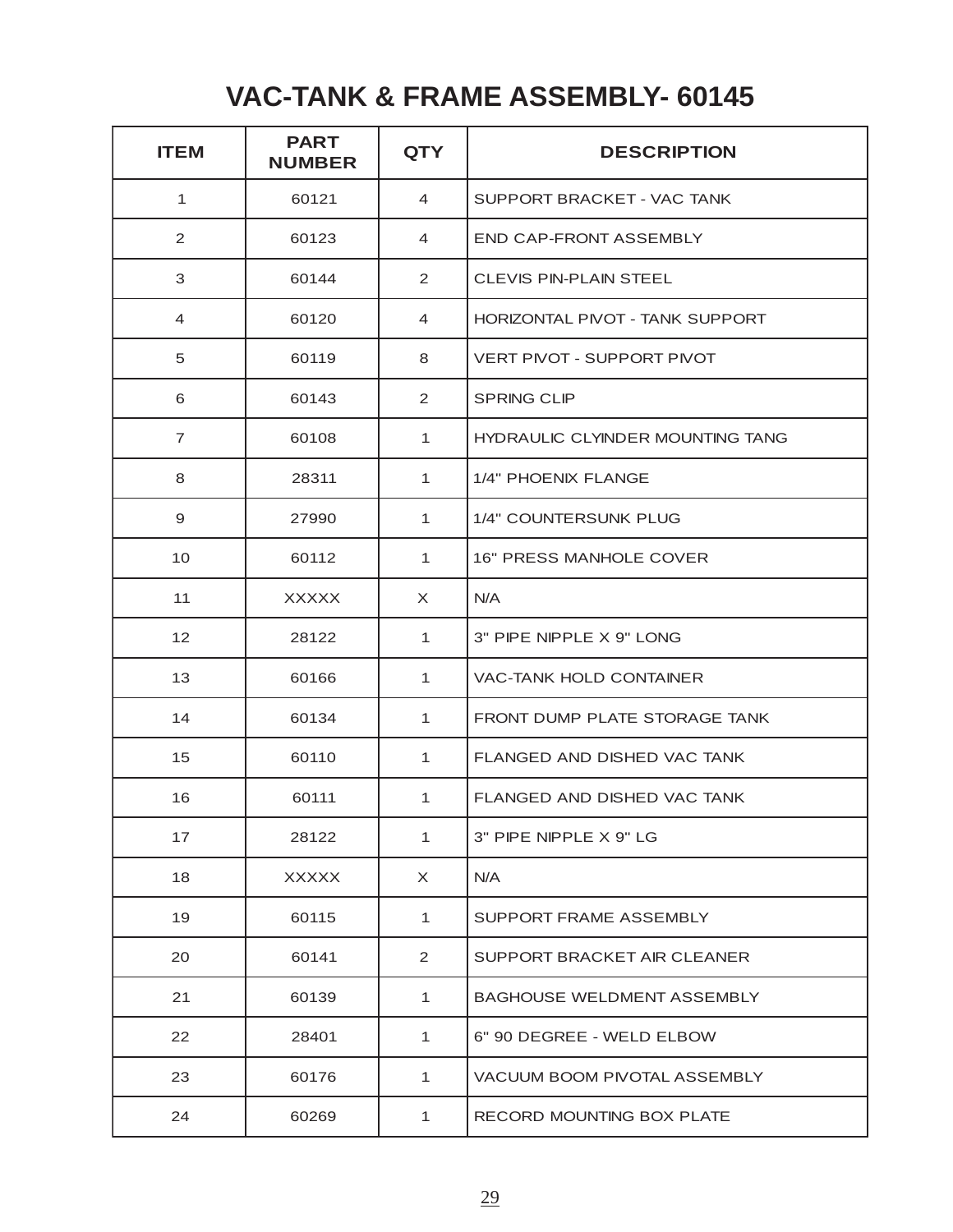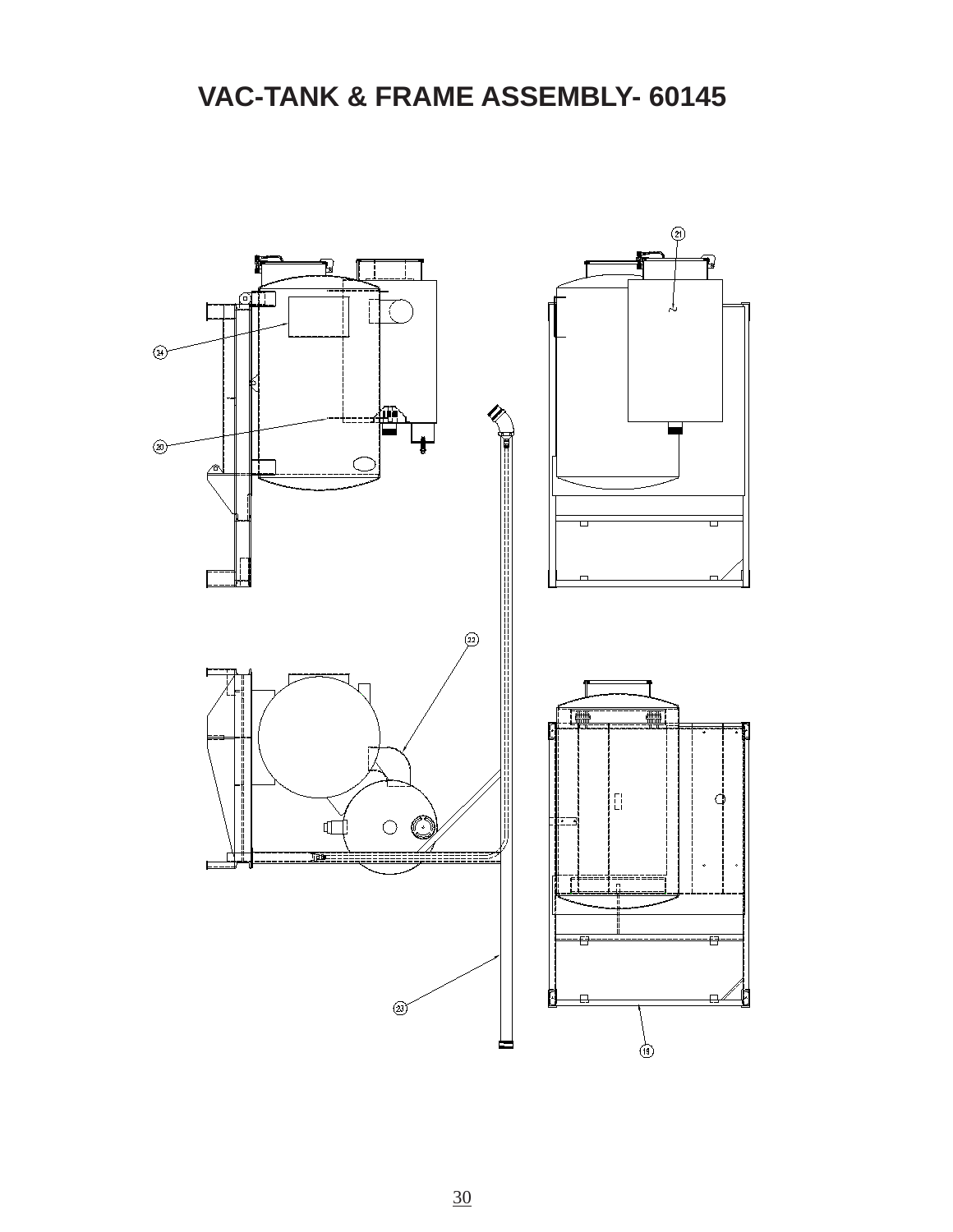#### **VAC-TANK & FRAME ASSEMBLY- 60145**

| <b>ITEM</b>    | <b>PART</b><br><b>NUMBER</b> | <b>QTY</b>   | <b>DESCRIPTION</b>                |
|----------------|------------------------------|--------------|-----------------------------------|
| $\mathbf{1}$   | 60121                        | 4            | SUPPORT BRACKET - VAC TANK        |
| 2              | 60123                        | 4            | END CAP-FRONT ASSEMBLY            |
| 3              | 60144                        | 2            | CLEVIS PIN-PLAIN STEEL            |
| 4              | 60120                        | 4            | HORIZONTAL PIVOT - TANK SUPPORT   |
| 5              | 60119                        | 8            | <b>VERT PIVOT - SUPPORT PIVOT</b> |
| 6              | 60143                        | 2            | <b>SPRING CLIP</b>                |
| $\overline{7}$ | 60108                        | $\mathbf{1}$ | HYDRAULIC CLYINDER MOUNTING TANG  |
| 8              | 28311                        | $\mathbf{1}$ | 1/4" PHOENIX FLANGE               |
| 9              | 27990                        | $\mathbf{1}$ | 1/4" COUNTERSUNK PLUG             |
| 10             | 60112                        | $\mathbf{1}$ | <b>16" PRESS MANHOLE COVER</b>    |
| 11             | <b>XXXXX</b>                 | X.           | N/A                               |
| 12             | 28122                        | $\mathbf{1}$ | 3" PIPE NIPPLE X 9" LONG          |
| 13             | 60166                        | $\mathbf{1}$ | VAC-TANK HOLD CONTAINER           |
| 14             | 60134                        | $\mathbf{1}$ | FRONT DUMP PLATE STORAGE TANK     |
| 15             | 60110                        | $\mathbf{1}$ | FLANGED AND DISHED VAC TANK       |
| 16             | 60111                        | $\mathbf{1}$ | FLANGED AND DISHED VAC TANK       |
| 17             | 28122                        | $\mathbf{1}$ | 3" PIPE NIPPLE X 9" LG            |
| 18             | <b>XXXXX</b>                 | $\times$     | N/A                               |
| 19             | 60115                        | $\mathbf{1}$ | SUPPORT FRAME ASSEMBLY            |
| 20             | 60141                        | 2            | SUPPORT BRACKET AIR CLEANER       |
| 21             | 60139                        | $\mathbf{1}$ | BAGHOUSE WELDMENT ASSEMBLY        |
| 22             | 28401                        | $\mathbf{1}$ | 6" 90 DEGREE - WELD ELBOW         |
| 23             | 60176                        | 1.           | VACUUM BOOM PIVOTAL ASSEMBLY      |
| 24             | 60269                        | $\mathbf{1}$ | RECORD MOUNTING BOX PLATE         |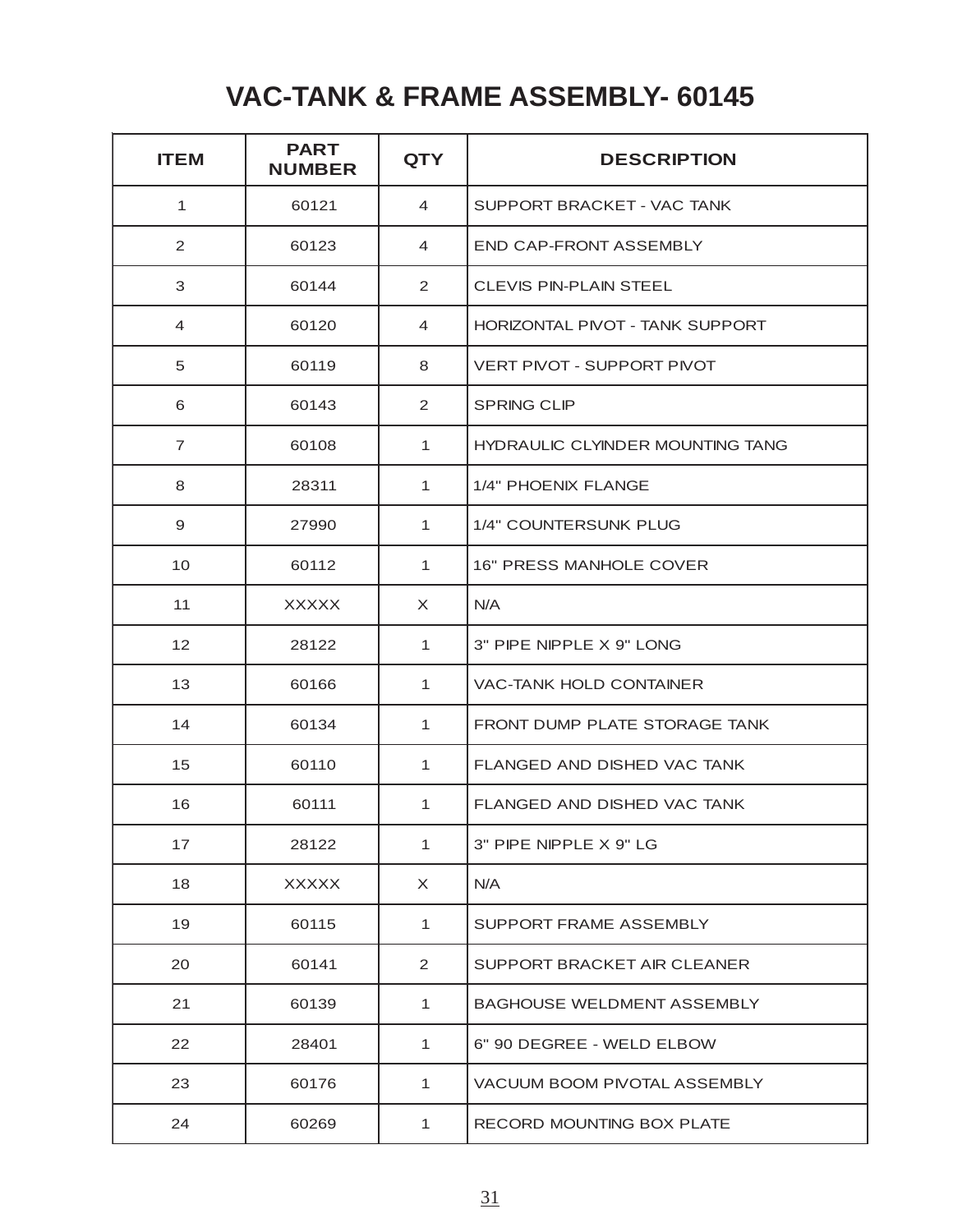#### **VACUUM BOOM PIVOTAL ASSEMBLY- 60176**

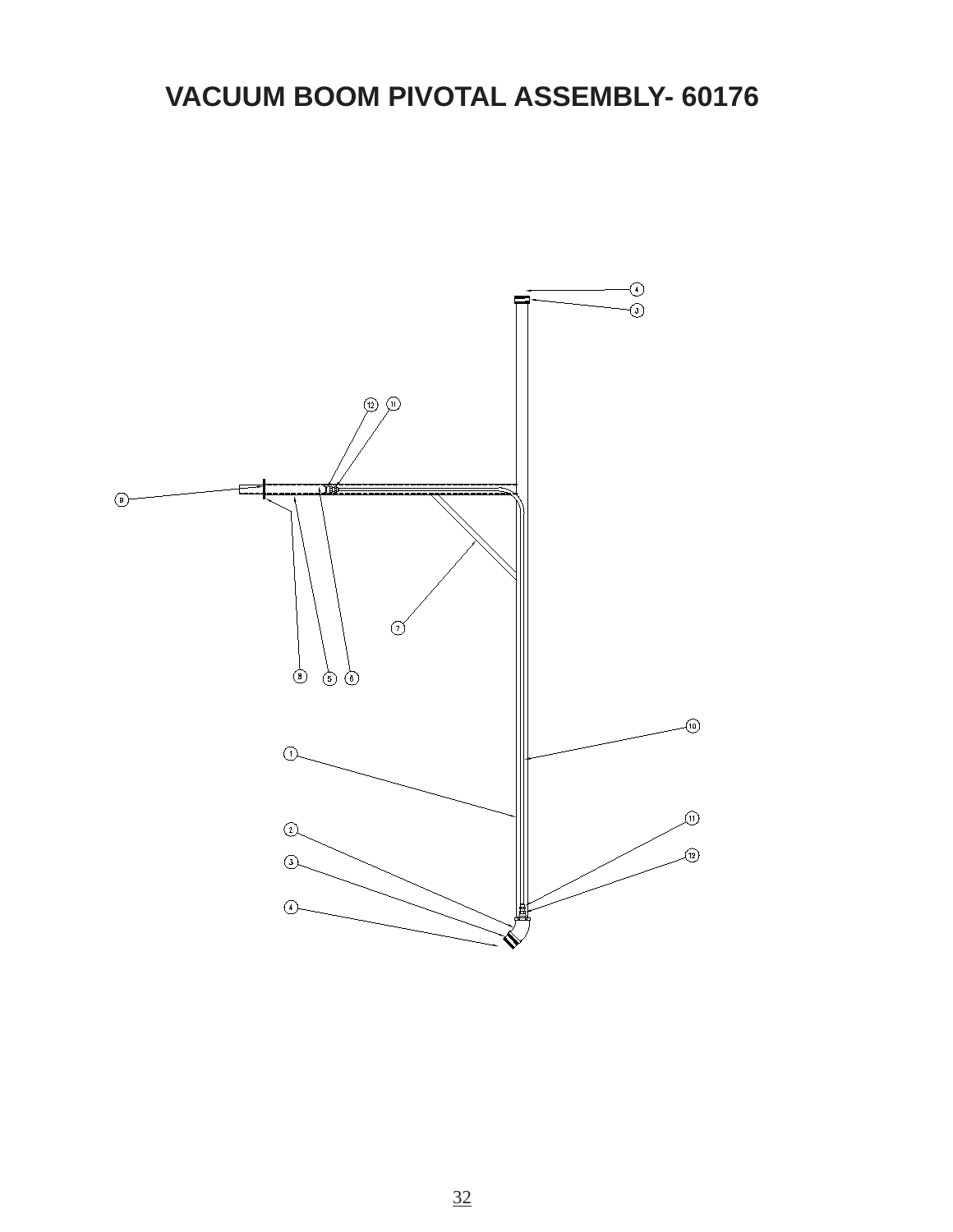### **VACUUM BOOM PIVOTAL ASSEMBLY- 60176**

| <b>ITEM</b>    | <b>PART</b><br><b>NUMBER</b> | <b>QTY</b>     | <b>DESCRIPTION</b>                              |
|----------------|------------------------------|----------------|-------------------------------------------------|
| 1              | 60185                        | $\mathbf{1}$   | PIPE POST 2-7/8" X 13' LG.                      |
| 2              | 28377                        | $\mathbf{1}$   | 3" 45° WELD ELBOW                               |
| 3              | 28010                        | $\overline{2}$ | 3" CLOSE NIPPLE                                 |
| 4              | 60159                        | $\overline{2}$ | <b>CAM &amp; GROOVE ADAPTER</b>                 |
| 5              | 60189                        | $\mathbf{1}$   | <b>OUTSIDE VERTICAL PIVOTAL TUBE</b>            |
| 6              | 60190                        | $\mathbf{1}$   | <b>INSIDE VERTICAL STATIONARY TUBE ASSEMBLY</b> |
| $\overline{7}$ | 60187                        | $\mathbf{1}$   | <b>VACUMM BOOM ANGLE BRACE</b>                  |
| 8              | 60173                        | $\mathbf{1}$   | <b>BOTTOM PIVOT TOP PLATE</b>                   |
| 9              | 60172                        | $\mathbf{1}$   | <b>INSIDE BOTTOM PIVOT PLATE</b>                |
| 10             | 60286                        | $\mathbf{1}$   | AIR LINE - PIVOTAL BOOM                         |
| 11             | 28178                        | 2              | 1/2 COUPLING                                    |
| 12             | 42643                        | 2              | <b>HOSE CONNECTOR</b>                           |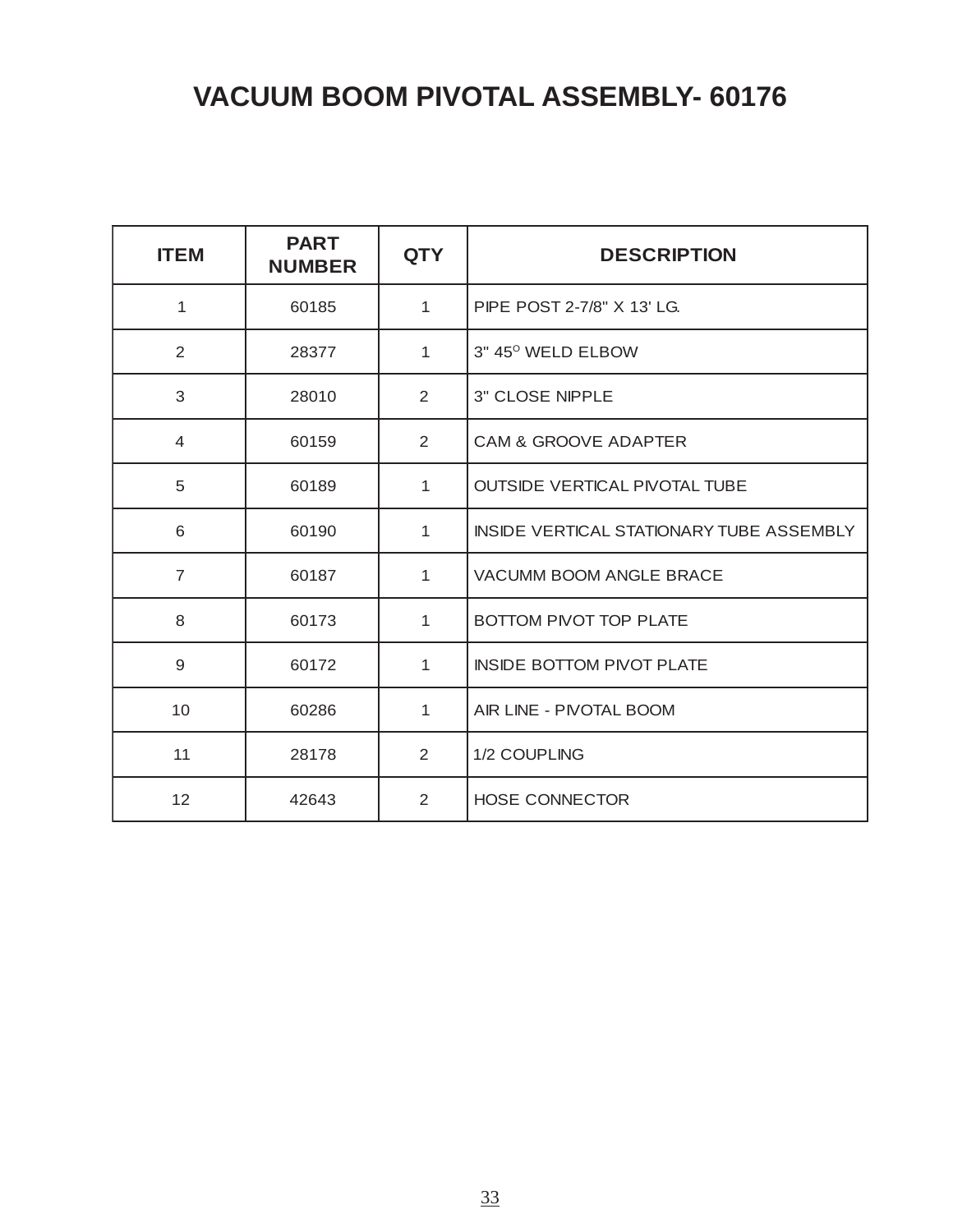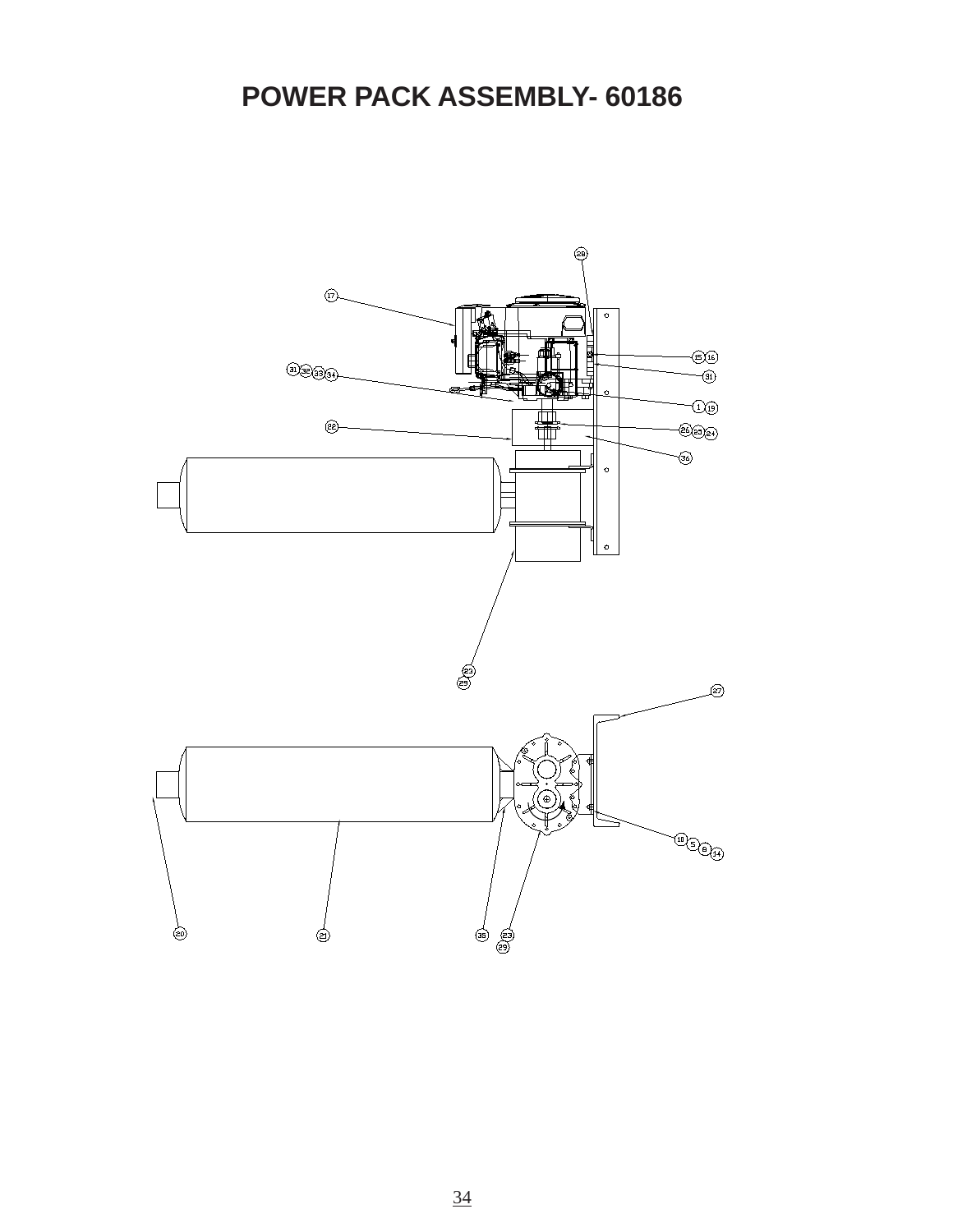| <b>ITEM</b>    | <b>PART</b><br><b>NUMBER</b> | <b>QTY</b>     | <b>DESCRIPTION</b>                     |
|----------------|------------------------------|----------------|----------------------------------------|
| $\mathbf{1}$   | 24054                        | $\mathbf{1}$   | BATTERY CABLE X 20" RED                |
| $\overline{2}$ | 28268                        | $\mathbf{1}$   | 1/2" PIPE CAP STD BLK (NOT SHOWN)      |
| 3              | 28500                        | 4              | 1/4" - 20 THRD. HEX NUT (NOT SHOWN)    |
| 4              | 28502                        | 8              | 3/8" - 16 NC HEX NUT (NOT SHOWN)       |
| 5              | 28504                        | 4              | <b>HEX NUT 1/3 - 13 NC</b>             |
| 6              | 28645                        | 4              | 1/4" SPLIT SPRING WASHER (NOT SHOWN)   |
| $\overline{7}$ | 28647                        | 12             | 3/8" LOCK WASHER (NOT SHOWN)           |
| 8              | 28649                        | $\overline{4}$ | 1/2" LOCK WASHER                       |
| 9              | 28670                        | $\overline{4}$ | 1/4" SAE FLAT WASHER (NOT SHOWN)       |
| 10             | 28674                        | $\overline{4}$ | 1/2" SAE FLAT WASHER                   |
| 11             | 28702                        | 4              | 1/4' - 20 X 1' BOLT (NOT SHOWN)        |
| 12             | 28731                        | 4              | 3/8"-16 THREAD X 1" BOLT (NOT SHOWN)   |
| 13             | 28735                        | $\overline{4}$ | 3/8" - 16 THREAD X 2" BOLT (NOT SHOWN) |
| 14             | 28762                        | 4              | 1/2" - 13 X 1-1/2 BOLT                 |
| 15             |                              | 1              | AX6-8FJ-8MP-6.75                       |
| 16             | 29803                        | 1              | CONNECTOR 3/8 PIPE TO 1/2              |
| 17             | 20914                        | 1              | 30 HP KOHLER ENG                       |
| 18             | 32602                        | $\mathbf{1}$   | 20" CRESCENT BATTERY CABLE (NOT SHOWN) |
| 19             | 37038                        | $\mathbf{1}$   | <b>BATTERY CABLE</b>                   |
| 20             | 60114                        | $\mathbf{1}$   | 3.625 RAIN CAP                         |
| 21             | 60116                        | $\mathbf{1}$   | CHAMBER ABSORPTION SILENCER            |
| 22             | 60132                        | $\mathbf{1}$   | PROT GUARD-POWER PAC                   |
| 23             | 60151                        | $\mathbf{1}$   | POSTV DISPLCMNT ROTRY ARB              |
| 24             | 60152                        | $\mathbf{1}$   | <b>COUPLING ELEMENT</b>                |
| 25             | 60154                        | $\mathbf{1}$   | <b>HUB</b>                             |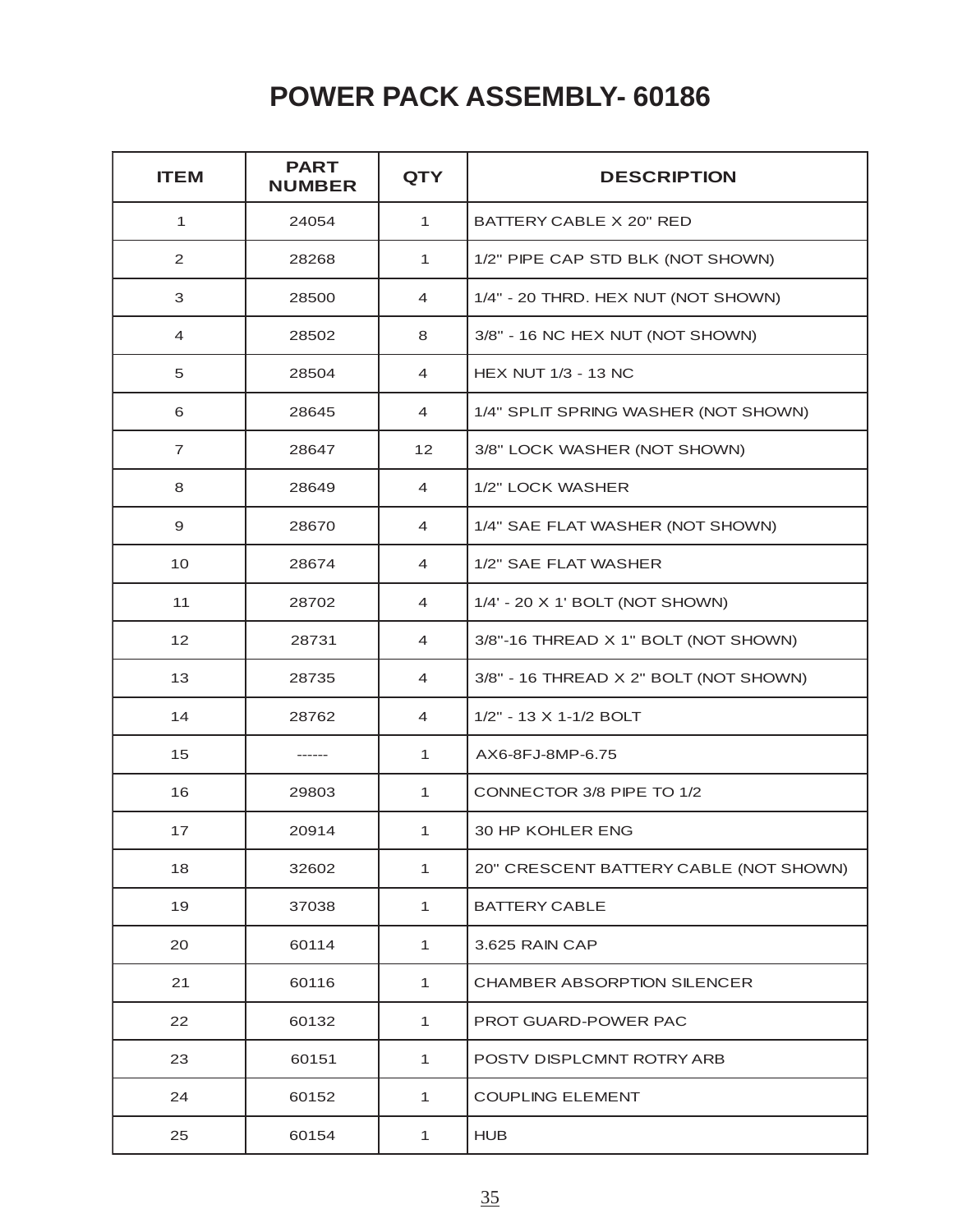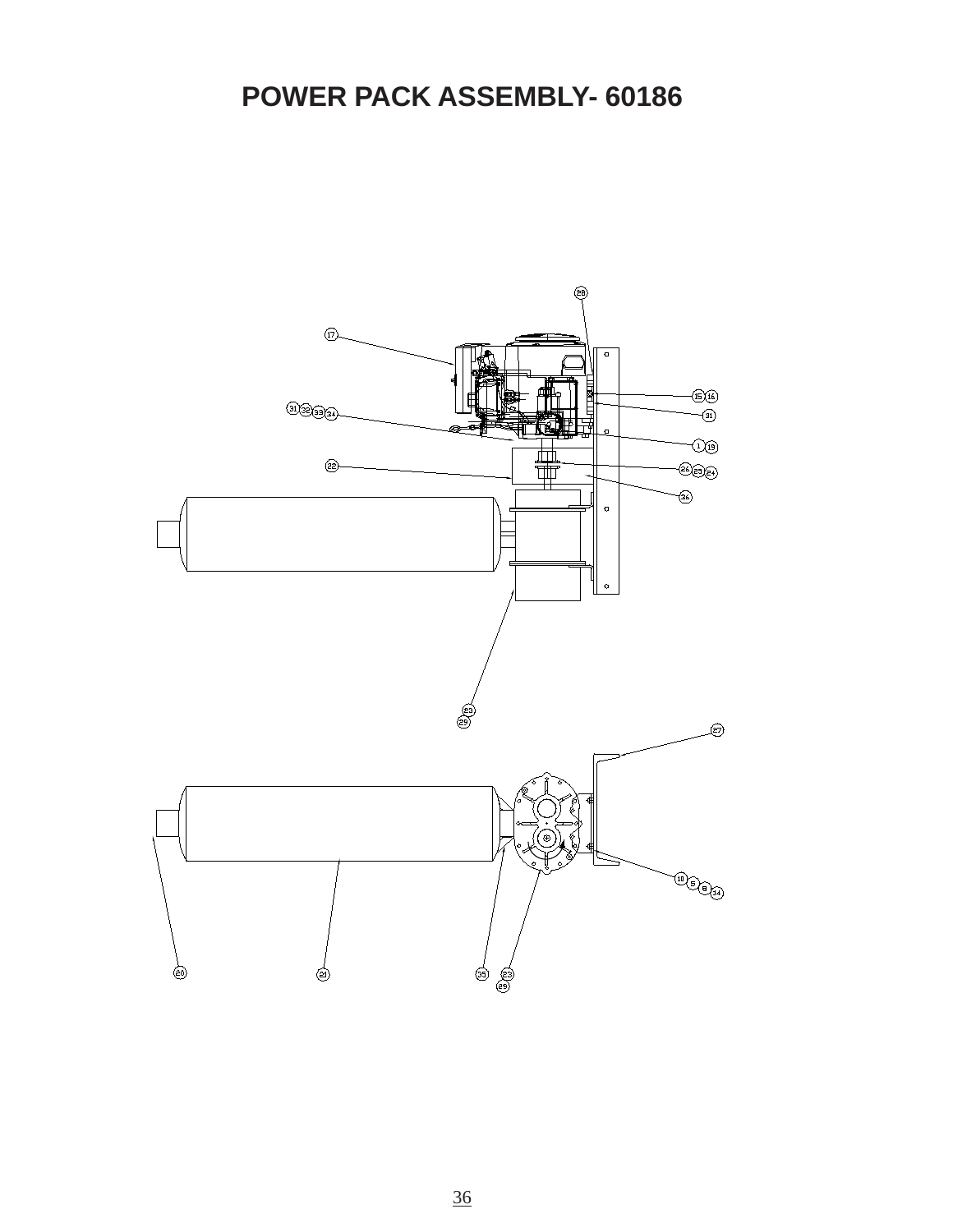| <b>ITEM</b> | <b>PART</b><br><b>NUMBER</b> | <b>QTY</b>     | <b>DESCRIPTION</b>                   |
|-------------|------------------------------|----------------|--------------------------------------|
| 26          | 60155                        | 1              | SURE-FLEX SLEEVE                     |
| 27          | 60240                        | $\mathbf{1}$   | <b>POWER PACK MNTG BASE</b>          |
| 28          | 60167                        | 2              | <b>ENGINE ALIGN SPACER</b>           |
| 29          | 60191                        | .18            | OIL ROTARY AIL BLW                   |
| 30          | 60193                        | $\overline{2}$ | ENGINE MOUNT SPACER (NOT SHOWN)      |
| 31          | 60194                        | $\mathbf{1}$   | <b>EXHAUST DEFLECTOR</b>             |
| 32          | 60195                        | $\mathbf{1}$   | <b>EXHAUST CLAMP</b>                 |
| 33          | 60196                        | $\mathbf{1}$   | <b>EXHAUST GUARD KIT</b>             |
| 34          | 60197                        | $\mathbf{1}$   | <b>EXHAUST MUFFLER - FILTER SIDE</b> |
| 35          | 60210                        | $\overline{4}$ | <b>GUSSET SUPT ANG SILENCER</b>      |
| 36          | 60241                        | 1              | <b>HOSE GUARD</b>                    |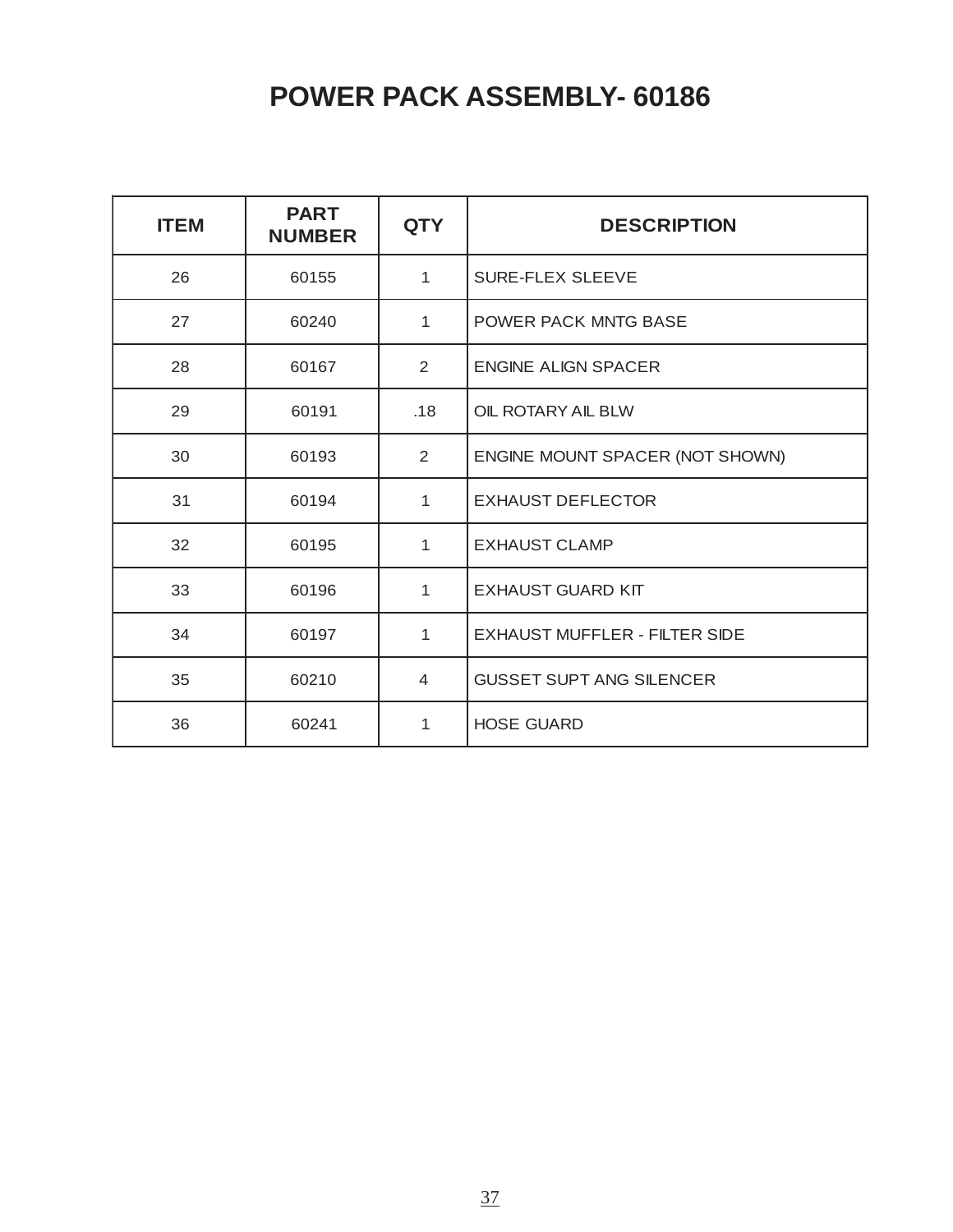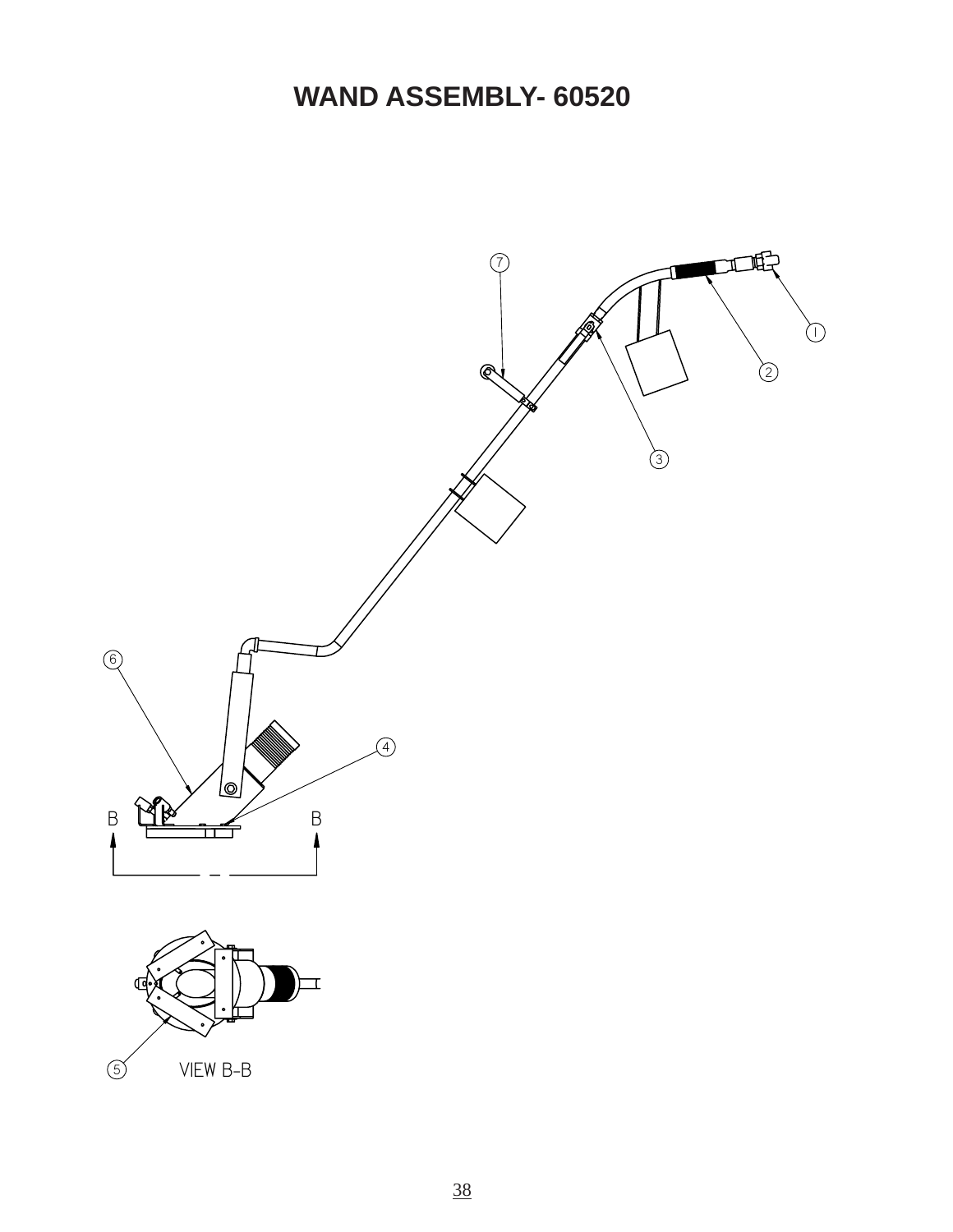#### **WAND ASSEMBLY- 60520**

| <b>NUMBER</b>  | <b>PART</b><br><b>NUMBER</b> | <b>QTY</b> | <b>DESCRIPTION</b>            |
|----------------|------------------------------|------------|-------------------------------|
|                | 42643                        |            | 1/2 NPT AIR HOSE FITTING      |
| $\overline{2}$ | 60517                        |            | <b>BLACK VINYL GRIP</b>       |
| 3              | 29214                        |            | 1/2 NPT BALL VALVE            |
| $\overline{4}$ | 28953                        | 6          | 1/4 X 1 BOLT                  |
| 5              | 60288                        | 3          | PLASTIC FEET (WEAR ITEM)      |
| 6              | 60510                        |            | ALUMINIUM BOTTOM SUCTION TUBE |
|                | 60513                        |            | <b>WAND HANDLE ASSEMBLY</b>   |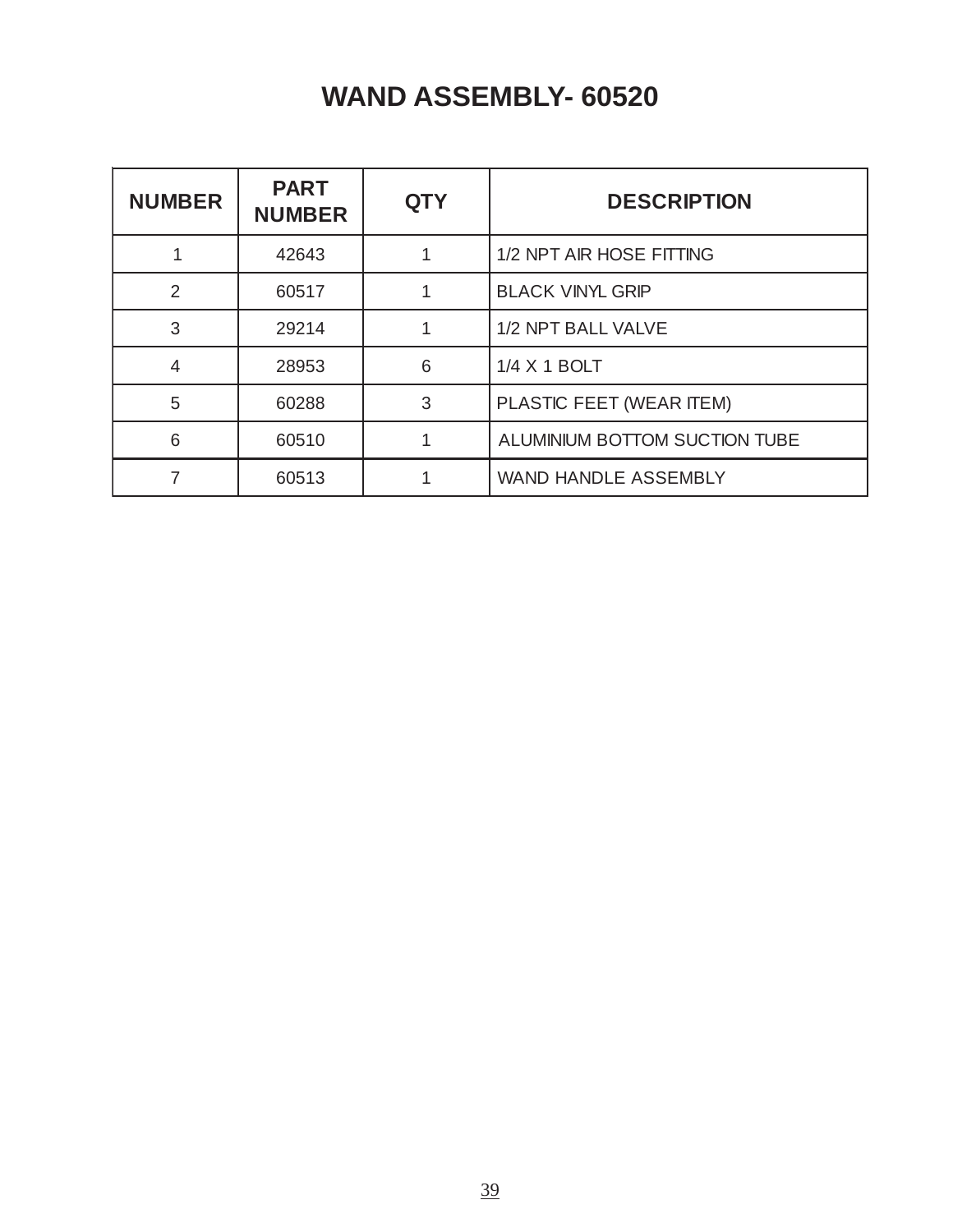#### **ELECTRIC SCHEMATIC-VAC ASSY-60140**